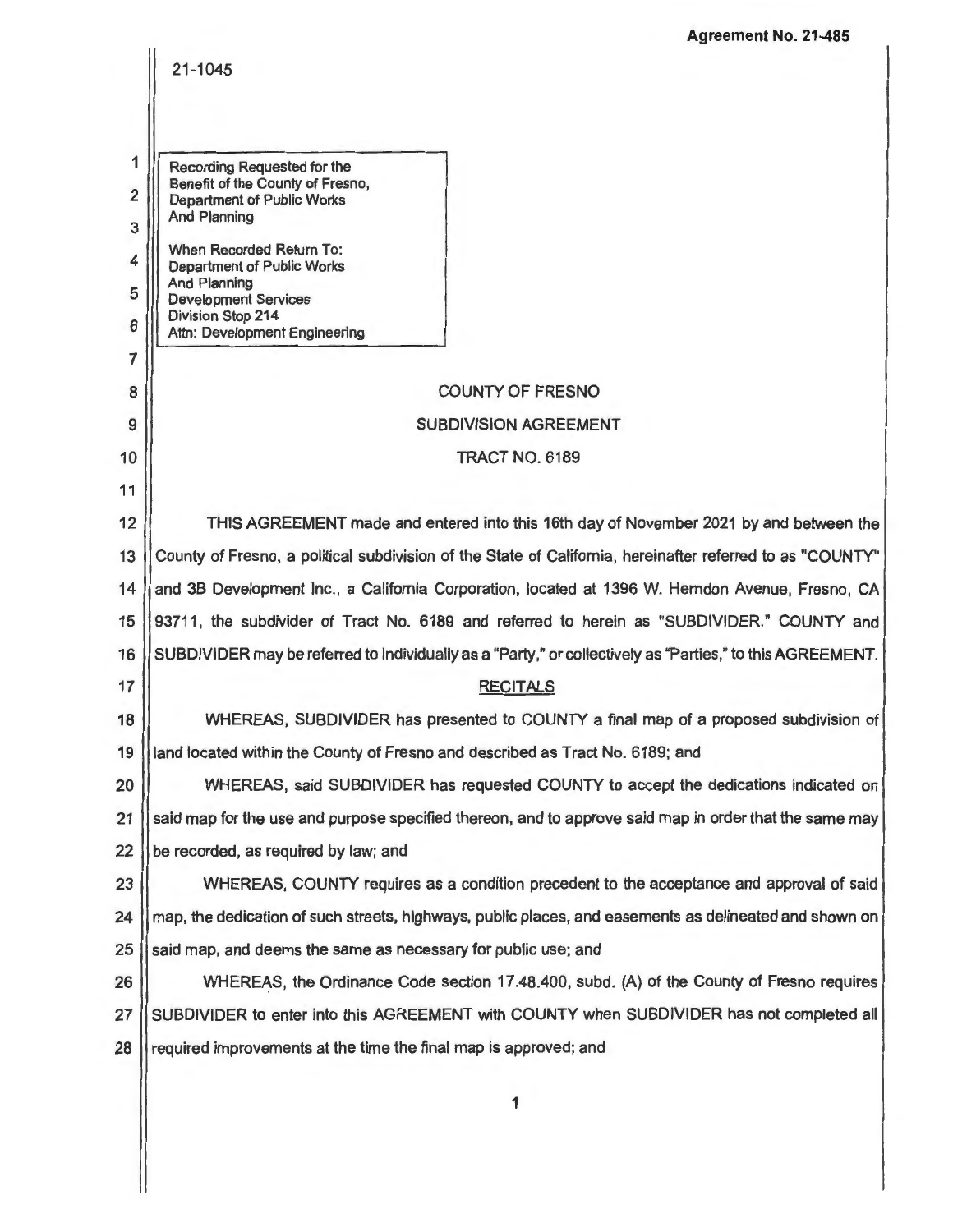1 | WHEREAS, SUBDIVIDER has not completed all required construction, including road, street 2 | lighting, open space and trails, water, sewer, drainage, wastewater treatment and disposal, including a 3 | permanent spray field, reclaimed water lines, and fire protection facilities.

4 NOW, THEREFORE, in consideration of the offer of dedication of the streets, public ways, 5 | easements and facilities as shown on said map, and the approval of said map for filing and recording, it  $6$  is mutually agreed as follows:

7 | 1. PERFORMANCE SCHEDULE.

8 | SUBDIVIDER agrees that the work hereinafter specified shall be constructed in accordance with 9 || the following schedule:

| 10 | <b>On-Site Improvements</b>                    | Date to be Completed |
|----|------------------------------------------------|----------------------|
| 11 | <b>Excavation and grading</b>                  | 06/2022              |
| 12 | Underground wet utilities                      | 04/2022              |
| 13 | Subgrade                                       | 06/2022              |
| 14 | Curb, Gutter and Concrete Imp.                 | 06/2022              |
| 15 | <b>Underground Dry Utilities</b>               | 04/2022              |
| 16 | Pavement and Fog Sealing                       | 06/2022              |
| 17 | Landscaping of Lakeridge Drive                 | 10/2022              |
| 18 | <b>Signage and Striping</b>                    | 10/2022              |
| 19 | <b>Off-Site Improvements</b>                   | Date to be Completed |
| 20 | Temporary Storm Drain Pond & Drainage Channel  | 10/2022              |
| 21 | Permanent Backup Lake Pump Generator           | 08/2024              |
| 22 | Lakeridge Drive Off-site Road Construction     | 10/2022              |
| 23 | <b>Reclaimed Water Lines and Commissioning</b> | 10/2022              |
| 24 | <b>Permanent Spray Field</b>                   | 5/2023               |
| 25 |                                                |                      |
| 26 | Morningside Way Off-Site Improvements          | Date to be Completed |
| 27 | <b>Excavation and grading</b>                  | 02/2022              |
| 28 | Underground wet utilities                      | 03/2022              |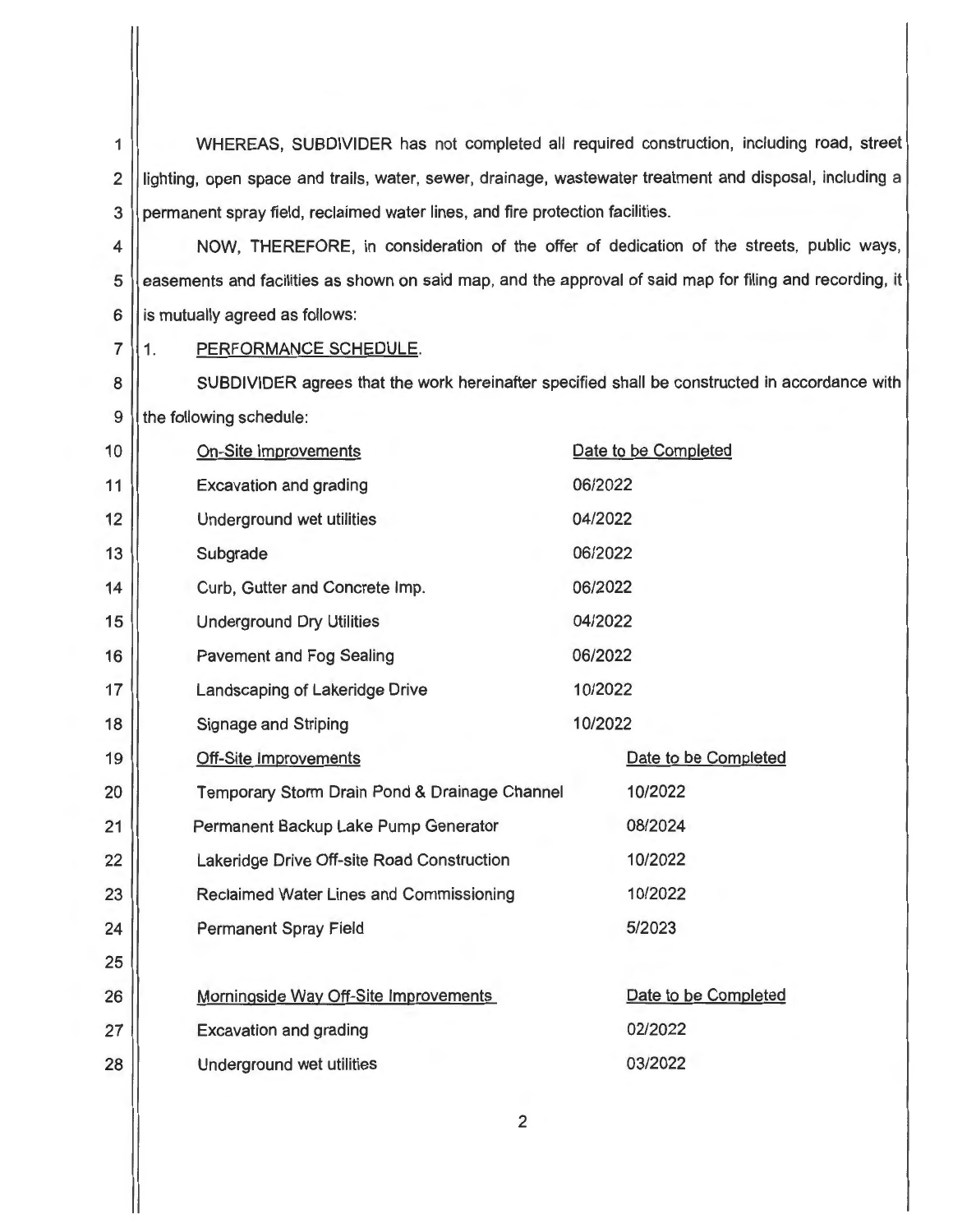|                | Subgrade                                       | 06/2022 |
|----------------|------------------------------------------------|---------|
| $\overline{2}$ | Curb, Gutter and Concrete Imp.                 | 06/2022 |
| 3              | <b>Underground Dry Utilities</b>               | 06/2022 |
| 4              | <b>Pavement and Fog Sealing</b>                | 06/2022 |
| 5              | <b>Signage and Striping</b>                    | 10/2022 |
| 6              | <b>Street Lighting</b>                         | 10/2022 |
|                | Completion of All On-Site and Off Improvements |         |
| 8              | <b>Complete All Work</b>                       | 08/2024 |
|                |                                                |         |

 $9||2.$ ROAD IMPROVEMENTS.

10 | SUBDIVIDER agrees:

11 | A. To construct all required improvements herein referenced in accordance with the Tract 12 6189 Improvement Plans approved by the Department of Public Works and Planning on January 24, 2020 13 for on-site improvements and November 13, 2020 for off-site improvements, hereinafter referred to 14 | collectively as the "APPROVED PLANS".

15 B. To construct drainage facilities, grade, place aggregate base and pave Lakeridge Drive, 16 || Desert Willow Lane, Goldfield Lane, Hazelwood Lane, Gloriosa Drive, Redberry Lane, Deerbrush Lane, 17 Goldfinch Lane, Sandhill Lane, and Zinnia Lane in accordance with the APPROVED PLANS, the 18 | applicable improvement standards, the specifications, and this AGREEMENT.

19 C. To construct drainage facilities , grade, place aggregate base and pave Morningside Way 20 from Tract 6189 to Millerton Road in accordance with the APPROVED PLANS, the applicable 21 | improvement standards, the specifications and this AGREEMENT.

22 | D. To provide, after rough grading, Resistance "R" Value tests in accordance with California 23 Test Method 301, as required by the Director of the Department of Public Works and Planning, hereinafter 24 referred to as "Director," or designee of the Director. Base and surfacing requirements will be adjusted to 25 || meet any revision resulting from the tests. Areas that have been over excavated shall be reconstructed to 26 **the approved typical structural section.** 

27 E. To obtain and pay for any testing and retesting required by the Department of Public Works 28 and Planning. The sampling and testing may be done by any recognized testing firm acceptable to the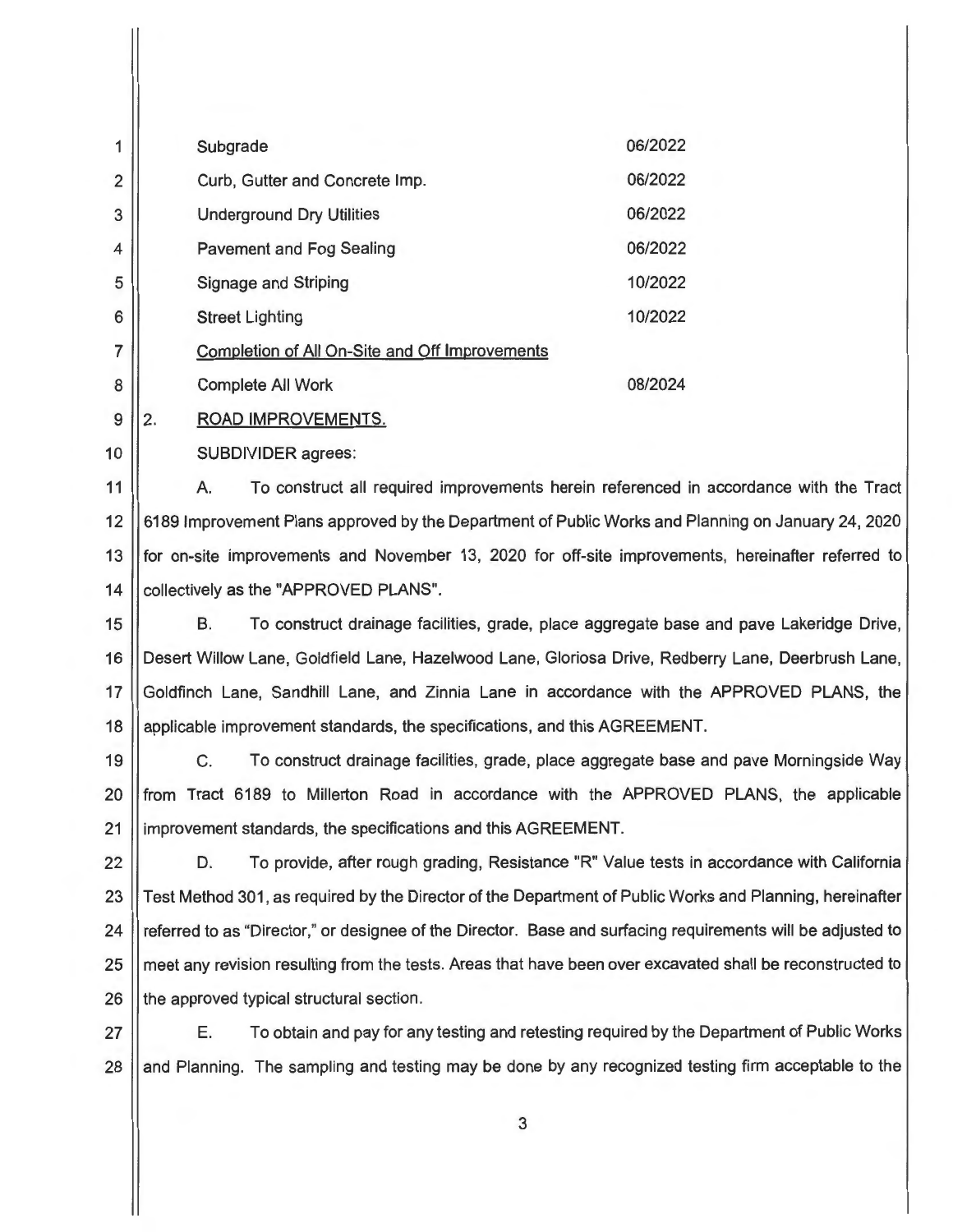1 Director or designee of the Director.

2 | F. To install or so provide for installation that no finished surface need be reopened, all 3 electrical underground lines, telephone lines, fiber optic lines, water lines, reclaimed water lines, sewer 4 | lines, drainage lines, covers, street lighting and conduits (street lighting account is to be in the name of 5 I the Developer until accepted by CSA, must be approved by the Architectural Committee and must be 6 PG&E Owned and maintained), and any other underground utility or drainage system, prior to paving 7 || roads. All underground utilities and any existing underground utilities shall be lowered to a depth of not 8 **less** than 36 inches (measured from top of pipe) below street grade shown on the APPROVED PLANS or 9 as otherwise required by the Director or designee of the Director.

10 G. To require SUBDIVIDER's engineer to verify and certify, in writing prior to placement of 11 **base rock, the subgrade elevation to the satisfaction of the Director or designee of the Director.** 

12 H. To construct drainage facilities in accordance with the APPROVED PLANS and this 13 AGREEMENT. In constructing road improvements, SUBDIVIDER shall perform the following:

14 | 1. That portion of the right-of-way lying outside the curb line shall be graded to conform 15 | to the approved cross-section.

16

2. All drainage structures shall be cleaned.

17

3. The entire roadway area shall be swept clean.

18 19 20 21 I. To maintain an all-weather access to all lots that have been issued a building permit until permanent access is provided. (Note: Building permits shall not be issued on any lot of this subdivision until such time that the water and wastewater system and associated fire protection facilities are in place and operating at sufficient capacity to serve the permitted structure.)

22 23 J. To fog seal all roads at such time as required by the Director but no later than the time as required for maintenance under section 6.A below, in accordance with the APPROVED PLANS.

24 25 K. To construct sidewalk and drive approach improvements for each lot under separate encroachment permit issued by the Road Maintenance and Operations Division of the Department.

26 27 L. To obtain a grading permit for each lot prior to issuance of a building permit when the vertical cut or fill differential between adjacent lots is greater than 12".

28

M. The Director, in his sole discretion, may require changes, alterations, or additional work not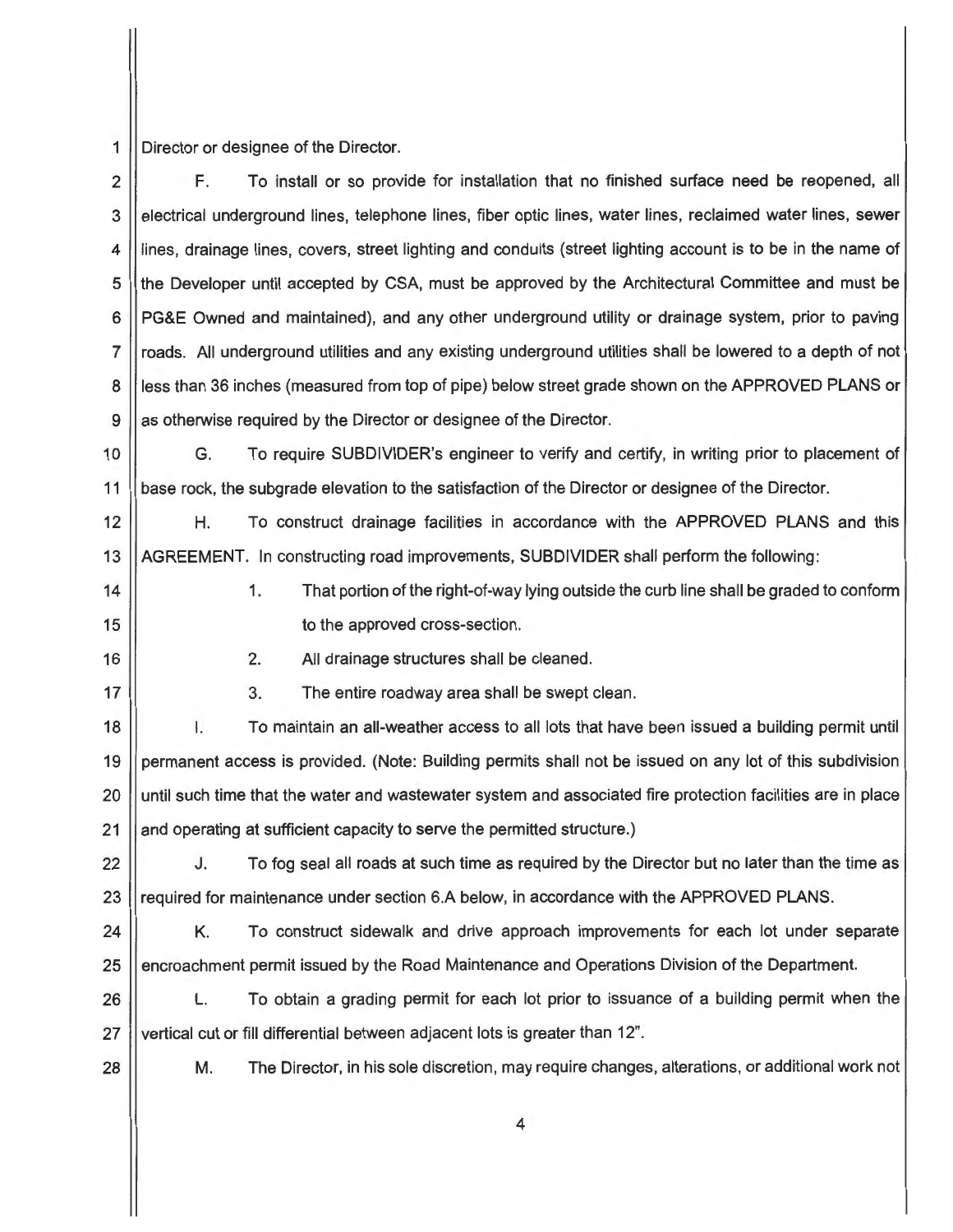1 Shown on the APPROVED PLANS, when it is deemed necessary.

# $2 \parallel 3$ . DRAINAGE FACILITIES.

3 | SUBDIVIDER agrees:

4 | A. That additional drainage facilities not shown on the APPROVED PLANS shall be 5 Constructed and maintained by SUBDIVIDER until completion of the permanent drainage facilities.

6 **B.** That all drainage structures, including any temporary drainage facilities, shall be 7 | constructed in accordance with the Fresno County Improvement Standards or as approved by the Director, 8 as applicable. The work shall also be in compliance with any applicable National Pollutant Discharge 9 Elimination System permit requirements, mitigation requirements of the approved environmental 10 | document, or any other applicable local, state, or federal regulation.

11 | C. That all Standard Operating Procedures ("SOP") for the operations and maintenance of the 12 drainage facilities be detailed in an Operations and Maintenance ("O&M") Manual. The O&M Manual to 13 || be provided must include:

14 | 1. An individual binder for each storm drainage basin that details all the operational 15 | and maintenance requirements (SOP for field activities; daily, weekly, monthly, 16 | seasonal, annual, and post-rain event),

2. Permitting and reporting requirements,

- 3. Sampling and testing requirements,
- 19 4. Inspection requirements and sample inspection check list,

5. Best Management Practices and recording requirements, and

- 6. Spill prevention plan.
- $22$   $|$  4. ELECTRICAL AND TELEPHONE LINES.

23 | SUBDIVIDER agrees:

- 24 | A. That all services and electrical and telephone lines shall be placed underground including 25 | any other existing facilities within the limits of this subdivision or being improved with this tract.
- 26 | B. That financial responsibility is to be established under SUBDIVIDER and maintained until 27 Written acceptance by COUNTY
- 28 C. That all requirements have been met with the Pacific Gas and Electric Company, AT&T,

17

18

20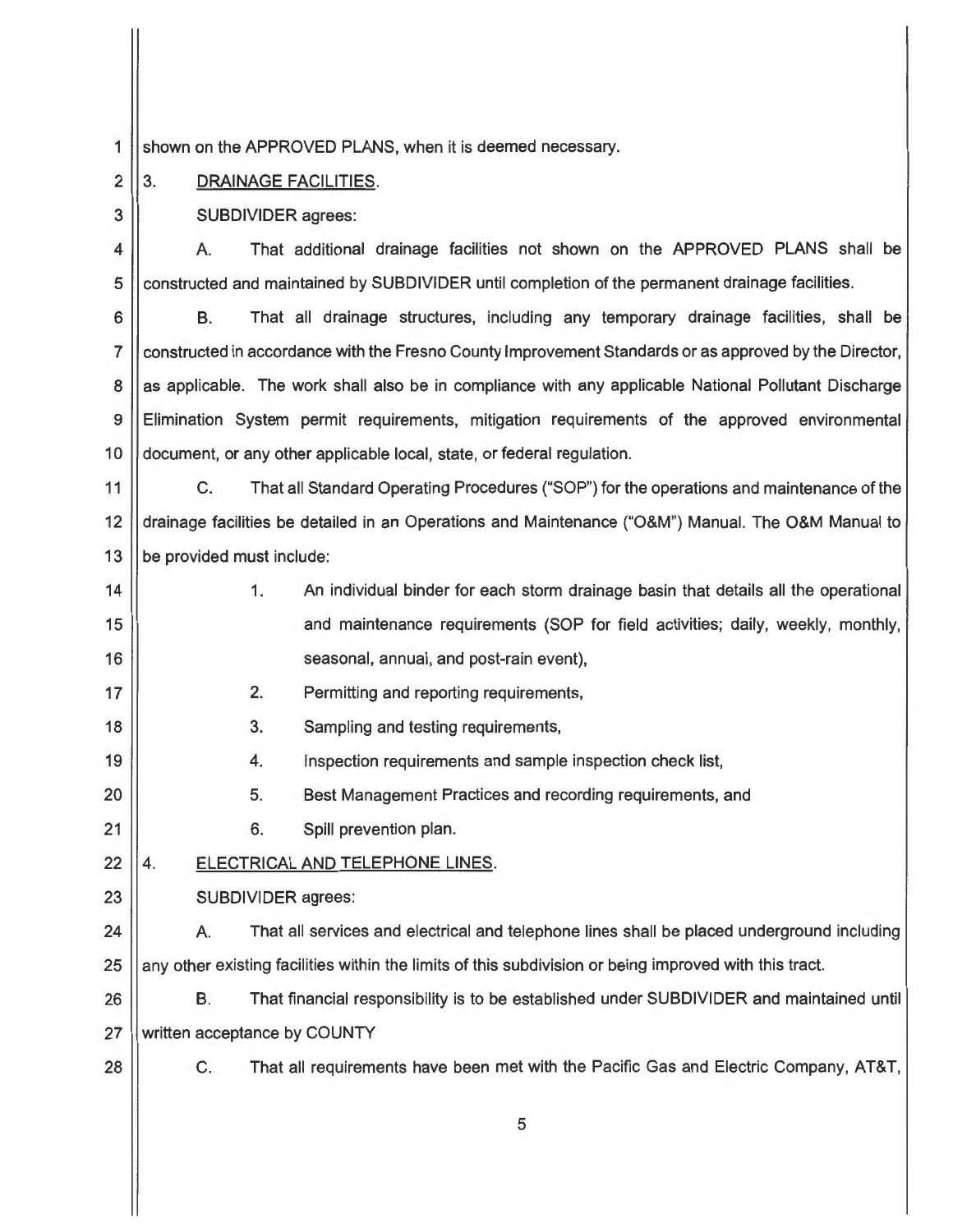1 | Inc., and all other affected utility companies for the in-tract facilities.

2  $\vert$  D. That any private utility service shall have their system installed and tested in accordance 3 | with applicable state laws. Utility companies that do not have a franchise agreement with COUNTY shall 4 | locate their facilities outside of the road right-of-way or enter into a separate license agreement. 5 SUBDIVIDER shall contact the permit section of the Maintenance and Operations Division before any  $6$  such work is started.

8

# $7 \parallel 5$ . WATER AND SEWER FACILITIES

## SUBDIVIDER agrees:

9 10 A. That all storm drain lines, water and sewer mains and services shall be placed underground within and outside of the limits of this subdivision as shown on the APPROVED PLANS.

11 12 13 B. That any raw water pumping, transmission, treatment and distribution facilities for the production of potable water, shall be constructed in accordance with building, electrical, mechanical, fire, and other applicable local and state codes.

14 15 16 C. That all necessary operating permits, including but not limited to those from the State Water Resources Control Board and County Environmental Health Department, shall be obtained or amended prior to placing the water system into operation.

17 18 19 D. That all treatment facilities, pumps and discharge facilities for the treatment and disposal of wastewater shall be constructed in accordance with building, electrical, mechanical, fire and other applicable local and state codes.

20 21 22 E. That all necessary operating permits, including but not limited to those from the Regional Water Quality Control Board and County Environmental Health Department, shall be obtained or amended prior to placing the sewer system into operation.

23 24 25 26 F. That all reclaimed water facilities shall be placed underground within and outside of the limits of this subdivision as shown on the APPROVED PLANS. The acceptance of the reclaimed water facilities will occur upon completion and acceptance of the improvements for Tract No. 4870, which will connect Tract No. 6189 and Tract No. 4968 to the source of reclaimed water for use.

27 28 G. That all necessary financial arrangements have been made with County Service Area 34 for the transfer of the subdivision water, sewer, and reclaimed water improvements to that entity for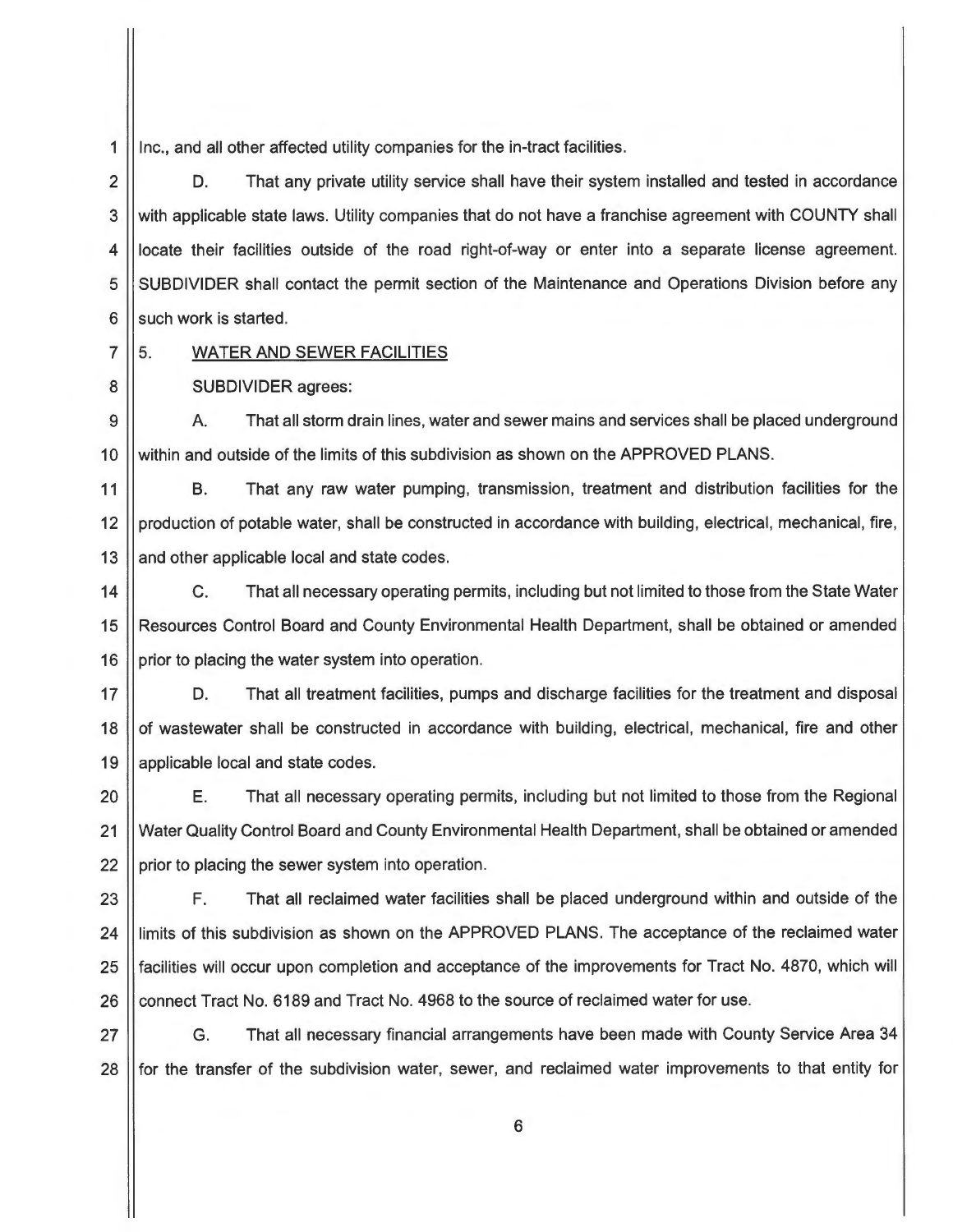1 | permanent maintenance when the facilities are deemed acceptable.

2 | H. That SUBDIVIDER shall transfer to the COUNTY ownership, free and clear of any and all 3 liens, encumbrances, security interests, claims of any creditors, or court orders (collectively, "Claims"), of 4 the permanent backup lake pump generator (herein "Permanent Generator"), which shall be in-place at a 5 Suitable permanent location, and fully operational according to the manufacturer's requirements, and 6 SUBDIVIDER shall assign all of the manufacturer's warranties for the Permanent Generator to the 7 COUNTY, prior to the COUNTY's issuance of a building permit for a non-model home in Tract No. 6189.

8 | i. Notwithstanding the foregoing language in Section 5.H., the Director may issue, at 9 his or her sole and absolute discretion, building permits for single family residences, , based upon the 10 SUBDIVIDER's measurable progress made towards satisfying the requirements of Section 5, paragraph 11 ||H., above, for the Permanent Generator, provided that (a) the SUBDIVIDER is not in default of this 12 AGREEMENT, and (b) a mobile pump and generator, including a lake pump and motor assembly, along 13 With all necessary appurtenances and controls (hereinafter "Mobile Pump and Generator") has been 14 | approved by the Director for purchase by the SUBDIVIDER and will be made available for the COUNTY's 15 | use, as provided in Section 5.H.i., commencing prior to the COUNTY's issuance of a certificate of 16 Cocupancy for any single family residence, or at a time as determined by the Director, whichever is earlier, 17 and continuing at all times until the Director accepts the Permanent Generator. The Director's release of 18 any portion of the additional building permits, or certificates of occupancy, for single family residences, 19 Shall not obligate the Director to release any such remaining additional building permits, or certificates of 20 Cocupancy. Said Mobile Pump and Generator shall have sufficient capacity to reliably provide fresh 21 | potable water, meeting all requirements of all federal, state and local health and safety laws and 22 | regulations, even in the event of a power outage or other system failure, from a freshwater body into the 23 County Service Area No. 34 (hereinafter "CSA 34") water delivery system for said system's then-current 24 || needs as well as those additional needs anticipated with the future population growth and development 25 Within CSA 34, as determined by the Director in his sole and absolute discretion, up until such time as the 26 Permanent Generator is in-place and fully operational according to the manufacturer's requirements. 27 | SUBDIVIDER shall deliver the Mobile Pump and Generator in good working condition to the COUNTY, at 28 any location of the Director's choosing, within five (5) miles of Millerton Lake, within forty eight (48) hours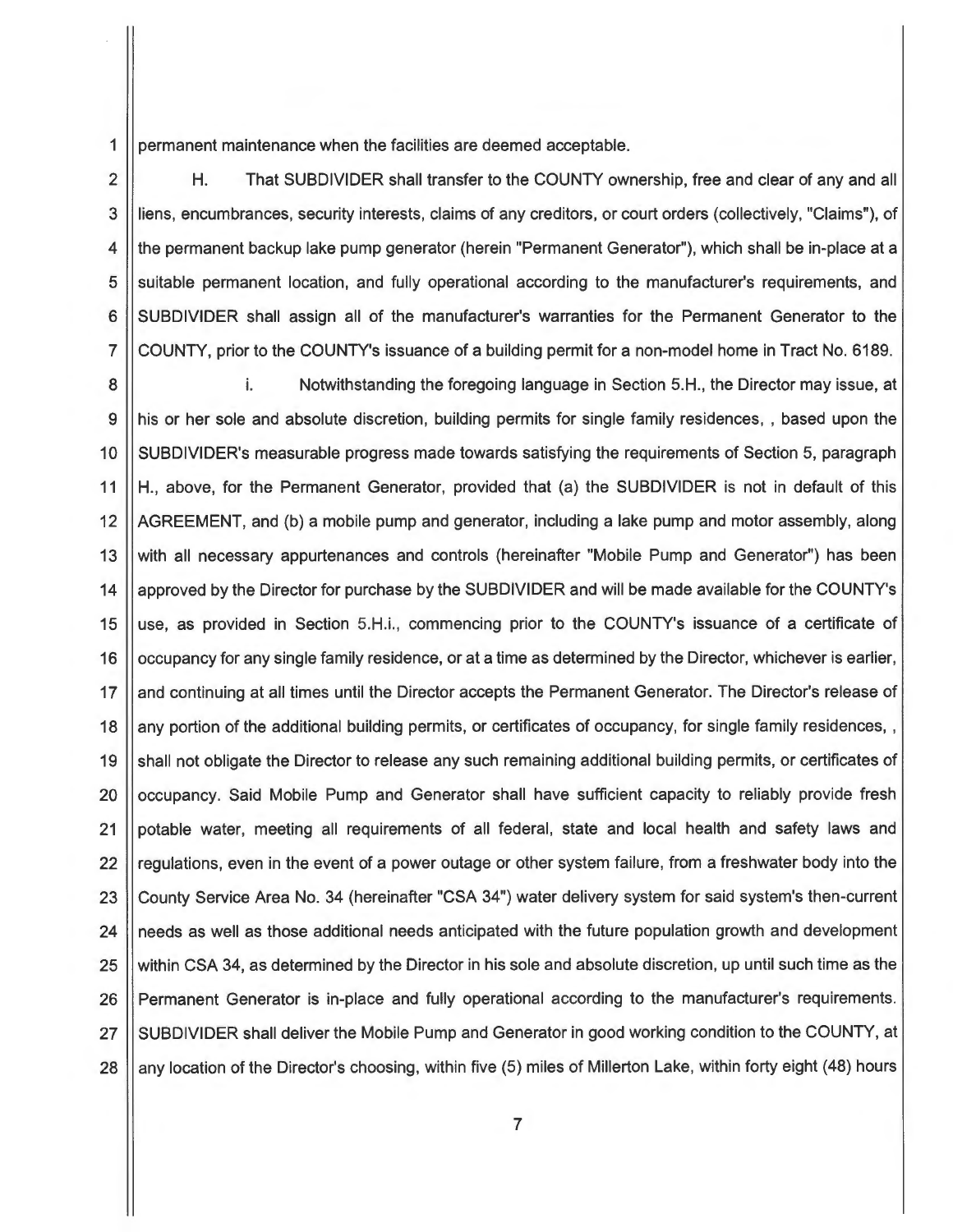1 written or oral notice by the COUNTY to SUBDIVIDER that an emergency situation exists for the CSA 34 2 Water delivery system, as determined by the Director. The COUNTY is not responsible in any way under 3 || this AGREEMENT or any amendment hereto for the purchase, transportation, storage, repair, 4 | maintenance, delivery, removal, acceptance, or approval of the Mobile Pump and Generator, provided 5 || however, the COUNTY shall have the right to own the Mobile Pump and Generator as provided in Section 6 5.H.ii. SUBDIVIDER is responsible for all costs associated with the purchase, transportation, storage, 7 I repair, maintenance, delivery, installation/startup, removal, and approvals for the Mobile Pump and 8 || Generator prior to SUBDIVIDER's transfer of ownership of the Mobile Pump and Generator to the 9 COUNTY pursuant to Section 5.H.ii.

10 ii. Notwithstanding any of the foregoing in Sections 5.H. and Section 5.H.i., prior to 11 || August 1, 2024, and at SUBDIVIDER's sole cost, (a) SUBDIVIDER shall transfer to the COUNTY (or CSA 12 | 34, if requested by the Director) ownership, free and clear of any and all Claims, of the Permanent 13 Generator, which shall be in-place at a suitable permanent location, and fully operational according to the 14 | manufacturer's requirements, (b) SUBDIVIDER shall assign all of the manufacturer's warranties for the 15 || Permanent Generator to the COUNTY (or CSA 34, if requested by the Director), (c) SUBDIVIDER shall 16 I transfer to the COUNTY (or CSA 34, if requested by the Director) ownership, free and clear of any and all 17 Claims, of the Mobile Pump and Generator, which shall be fully operational according to the 18 | manufacturer's requirements, and in good condition, subject to its normal and reasonable wear taking into 19 account the requirements for its repair and maintenance under Section 5.H.i., and assign all of the 20 || manufacturer's warranties for the Mobile Pump and Generator to the COUNTY (or CSA 34, if requested 21 by the Director), and (d) SUBDIVIDER shall provide the manufacturer's operating manual for Mobile Pump 22 and Generator to the COUNTY, all as determined by and subject to the acceptance of the Director.

23 I. That permits for non-model homes, in increments of up to twenty-five with a cumulative 24 limit of one-hundred thirty-three, may be allowed at the discretion of the Director or designee of Director 25 **b** based upon the progress which COUNTY and SUBDIVIDER has made with determining the treatment 26 capacity in the existing CSA 34 wastewater treatment facility and if necessary, modifying or expanding it  $27$  I to meet the treatment capacity requirements of the 133 lots proposed.

28 6. MAINTENANCE.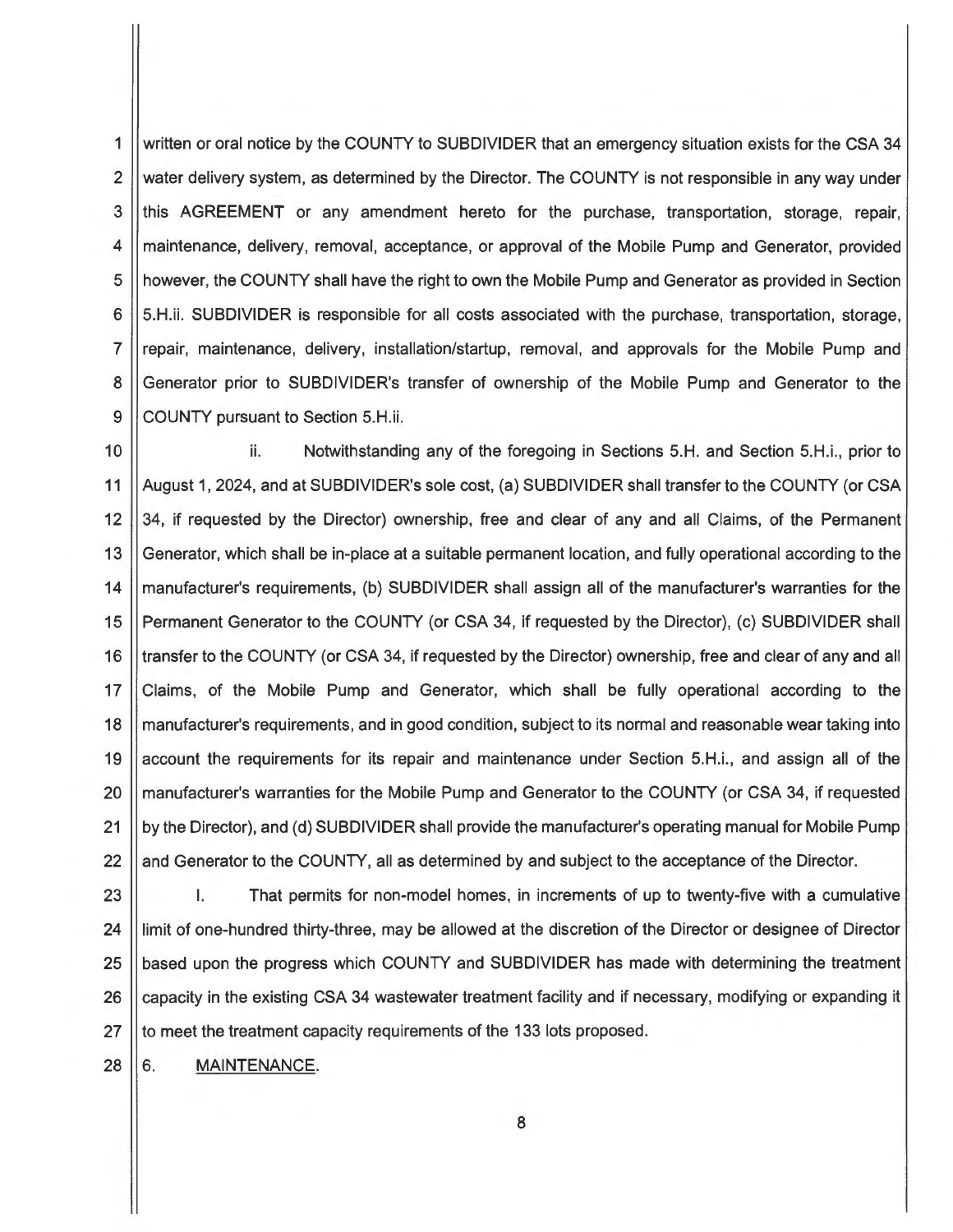# SUBDIVIDER agrees:

2 A. To provide maintenance of all new road improvements and drainage facilities for a period 3 | of two years after completion and written acceptance of the work by COUNTY. Permanent maintenance 4 Shall be assumed by County Service Area 34, Zone "G" (CSA 34G) prior to release of the improvement 5 Security posted to guarantee completion and maintenance of the work and upon written acceptance by 6 COUNTY. For CSA 34G to assume responsibility of the drainage facilities the following must be 7 | completed:

8

1

9

1. Provide valid operating permits, if applicable.

10

11

12

2. Adhere to section 3, DRAINAGE FACILITIES of this AGREEMENT, including subsection C.1 through C.6.

3. Adhere to section 7, ADDITIONAL CONDITIONS of this AGREEMENT, including sub-section E.

13 B. To provide landscape and irrigation, including plantings, maintenance and warranty to all 14 Common areas for a period of one year after completion and written acceptance of the work by COUNTY. 15 | Permanent maintenance shall be assumed by CSA 34G prior to release of the improvement security 16 | posted to guarantee completion and maintenance of the work and upon written acceptance by COUNTY. 17 For CSA 34G to assume responsibility of the landscape and irrigation, SUBDIVIDER must provide a 18 Landscape Irrigation O&M Manual to include a listing of all vegetation and trees and their proper care 19 instructions, irrigation schedules and controller equipment manual(s).

 $20$  || 7. ADDITIONAL CONDITIONS.

# SUBDIVIDER agrees:

22 A. SUBDIVIDER shall cause to be placed all survey monuments and lot corners as shown on 23 || the Final Map. Such survey monuments and lot corners shall be placed only by the Surveyor of record for  $24$   $\parallel$  the final map unless otherwise authorized by the Director.

25 | B. SUBDIVIDER is responsible for all work until the work is accepted by COUNTY. COUNTY 26 | acceptance shall be conditioned upon the acceptance of the work by other applicable agencies, including 27 | but not limited to County Service Area 34 and the Fresno County Fire Protection District.

21

**28 C.** The common area landscaping plant material shall be irrigated with domestic water on a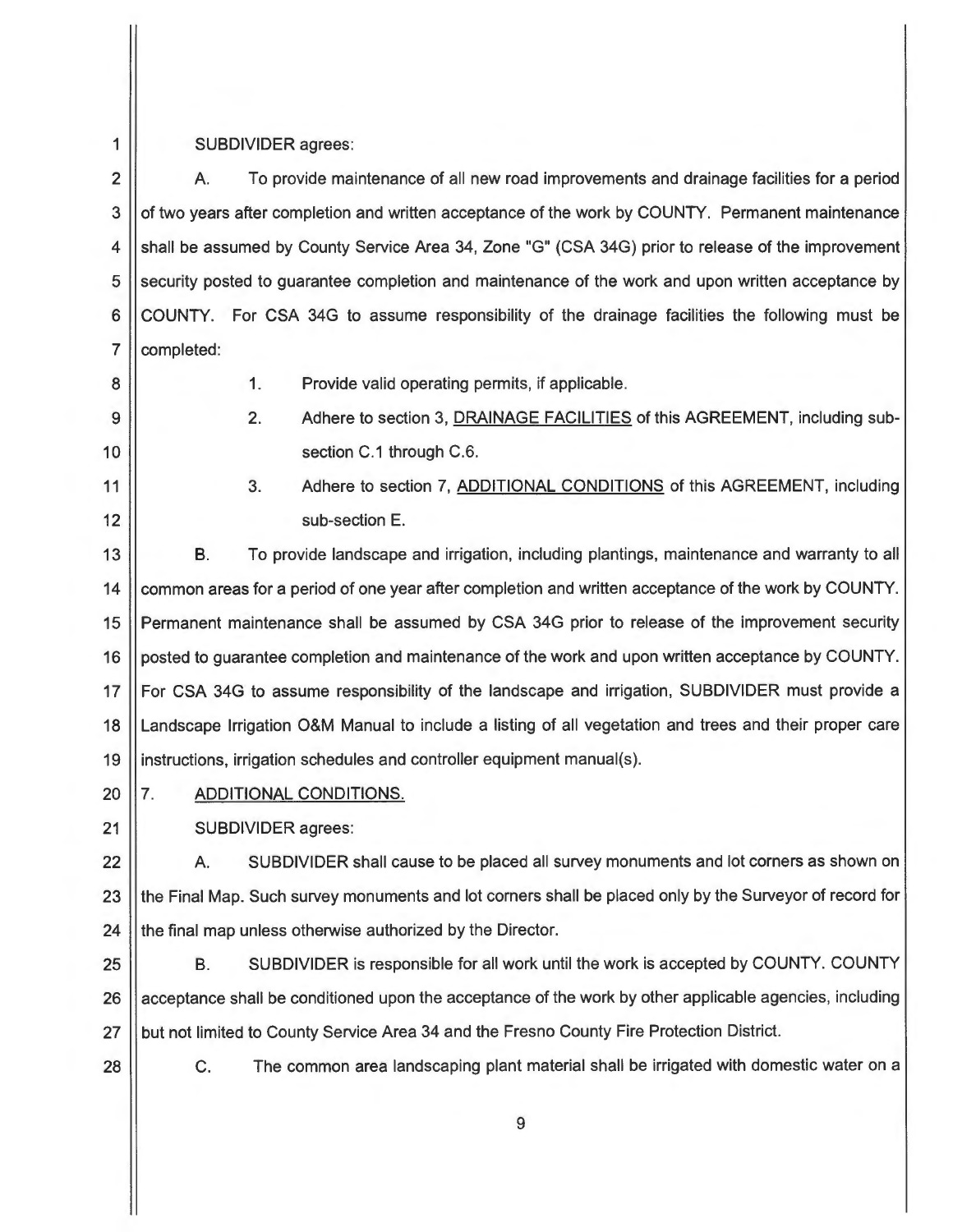1 Schedule, which will be metered and charged according to the Fresno County Master Schedule of Fees 2 | until such time as the reclaimed water facilities are constructed.

3 D. SUBDIVIDER shall plant one front-yard tree per lot and two front yard trees per corner lot,  $4$   $\parallel$  as a condition of occupancy for each single-family dwelling unit. Trees shall be selected by the 5 SUBDIVIDER from COUNTY master street tree list or other as approved by Director.

6 E. SUBDIVIDER shall furnish to COUNTY two sets of as-built plans for all work performed 7 || prior to acceptance of improvements and start of the required maintenance obligation as per this 8 | AGREEMENT.

9  $\vert$  F. In the event an extension is granted to the time within which all work is to be completed on 10 || this tract, SUBDIVIDER hereby agrees that it will comply with all the applicable improvement standards in 11 | effect at the time the extension is granted. SUBDIVIDER will compensate COUNTY for the processing of 12 the time extensions in accordance with the Master Schedule of Fees (currently Section 2570-10. 13 Agreements for Subdivisions) in effect at the time the extension is requested. Failure to make a timely 14 | request for an extension may result in the refusal of building permits for undeveloped lots within the tract.

15 G. The terms "accepted" and "acceptance" as used throughout this AGREEMENT are not 16 intended to, nor do they, carry with them the same meaning as acceptance into COUNTY "road system," 17 | as such process is described in Streets and Highways Code section 941. Should COUNTY intend or elect 18 to accept any of the roads, streets, or other public highways outlined in this AGREEMENT, into its "road" 19 System," pursuant to Streets and Highways Code section 941, such action will be done by explicit wording  $20$  || in a resolution(s) adopted by the Board of Supervisors.

21 | H. SUBDIVIDER agrees that all work described within this AGREEMENT that is or will be 22 | open to the public, including work performed on roads, streets, sideways, walkways, and all other areas 23 I that are or will be open to the public, is or will be completed or brought to the standards mandated by the 24 Americans with Disabilities Act (42 U.S.C. 12101 et seq.), as well as any and all State and Federal laws, 25 codes, and regulations, regarding access or use of public places by members of the public. SUBDIVIDER 26 for the ragrees, promises, covenants, and represents, that all work performed or completed on any and all 27 | roads, streets, sidewalks, walkways, and any other areas, that are open to the public, is and will be 28 | performed and completed to the standards that COUNTY would be required to meet, or comply with, if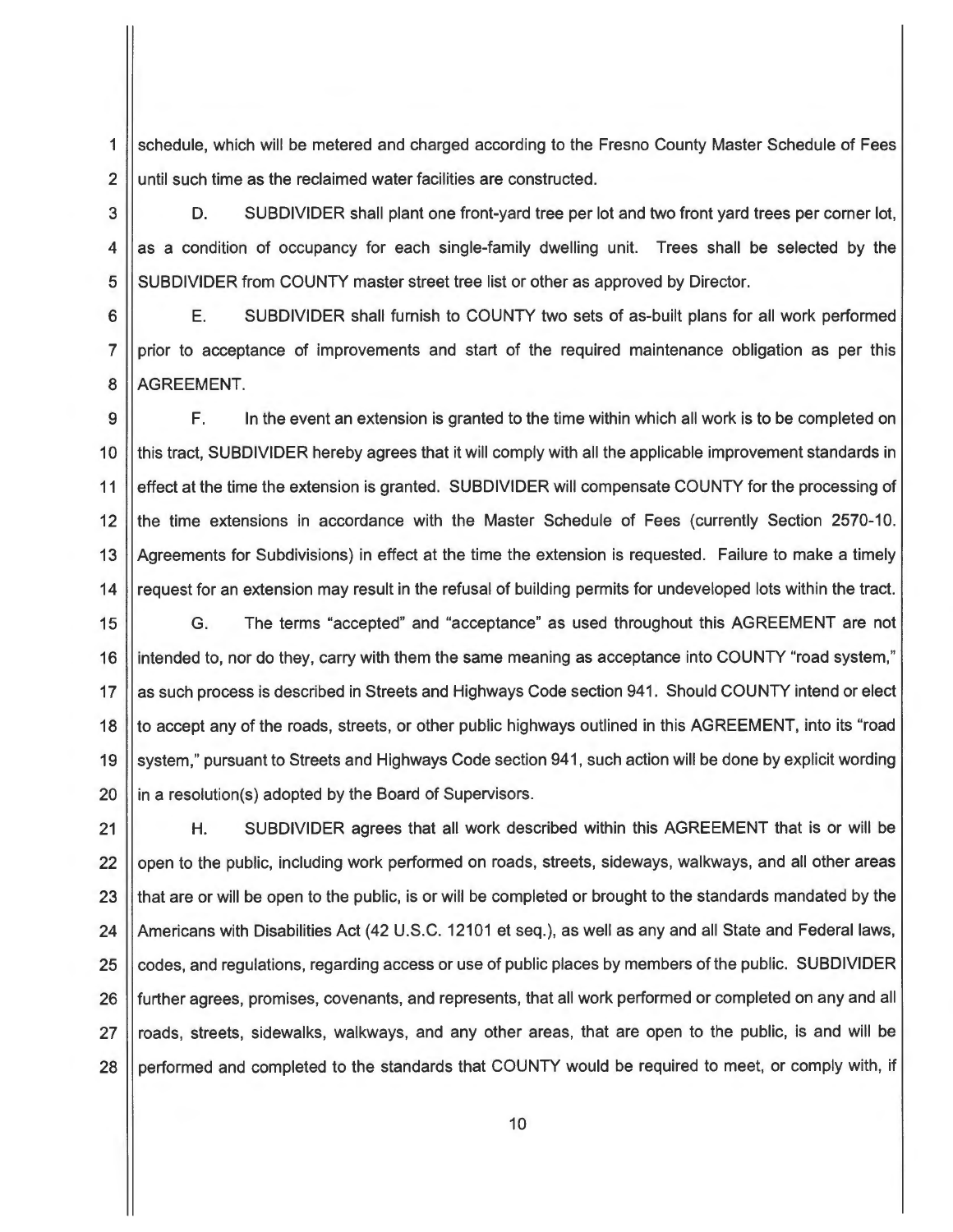1 2 3 COUNTY performed the work, as well as the standards COUNTY will be required to meet when , if ever, COUNTY is obligated to comply with the Americans with Disabilities Act, or any other State or Federal Laws regarding access or use of public places by members of the public.

8. FEES AND SECURITIES.

4

5 6 A. The amount of \$2,217.68, has been paid to COUNTY for furnishing and installing traffic control signs on the public roads.

7 8 B. SUBDIVIDER has provided security in the amount of \$5,000 to guarantee placement of survey monuments.

9 10 11 12 13 14 15 16 17 C. SUBDIVIDER has provided (1) performance and maintenance security in the amount of \$3,746,249.65 which sum constitutes 100 percent of the estimated on-site improvement cost of all work to guarantee performance and maintenance; (2) improvement security in the amount of \$1,702,840.75 to guarantee payment of labor and materials as provided in the Subdivision Map Act, which sum constitutes 50 percent of the estimated cost of all required on-site improvements; and (3) \$2,575,254which sum constitutes 100 percent of the estimated off-site cost of all work to guarantee performance and maintenance, and (4), improvement security in the amount of \$1,170,570 to guarantee payment of labor and materials as provided in the Subdivision Map Act, which sum constitutes 50 percent of the estimated cost of all required off-site improvements.

18 19 20 21 The securities for performance hereinabove provided shall be for the purpose of securing the completion of said work, together with any changes, alterations, or additional work, provided such changes, alterations, or additional work does not exceed ten percent of the original estimated cost of the improvement.

22 23 24 25 26 27 D. Performance of the improvement work may be in two phases. It is therefore agreed, upon partial completion of the work in increments of Three Million Dollars (\$3,000,000) or more, with acceptable certification to the Director, that said Director or designee of the Director shall be empowered to authorize a reduction in the appropriate subdivision improvement security to guarantee performance of the work in conformance with County Ordinance Code. The reduction shall be ninety percent (90%) of the increment less the amount necessary to provide for the required maintenance of the work completed.

28

E. When the work has been completed and accepted, the performance and maintenance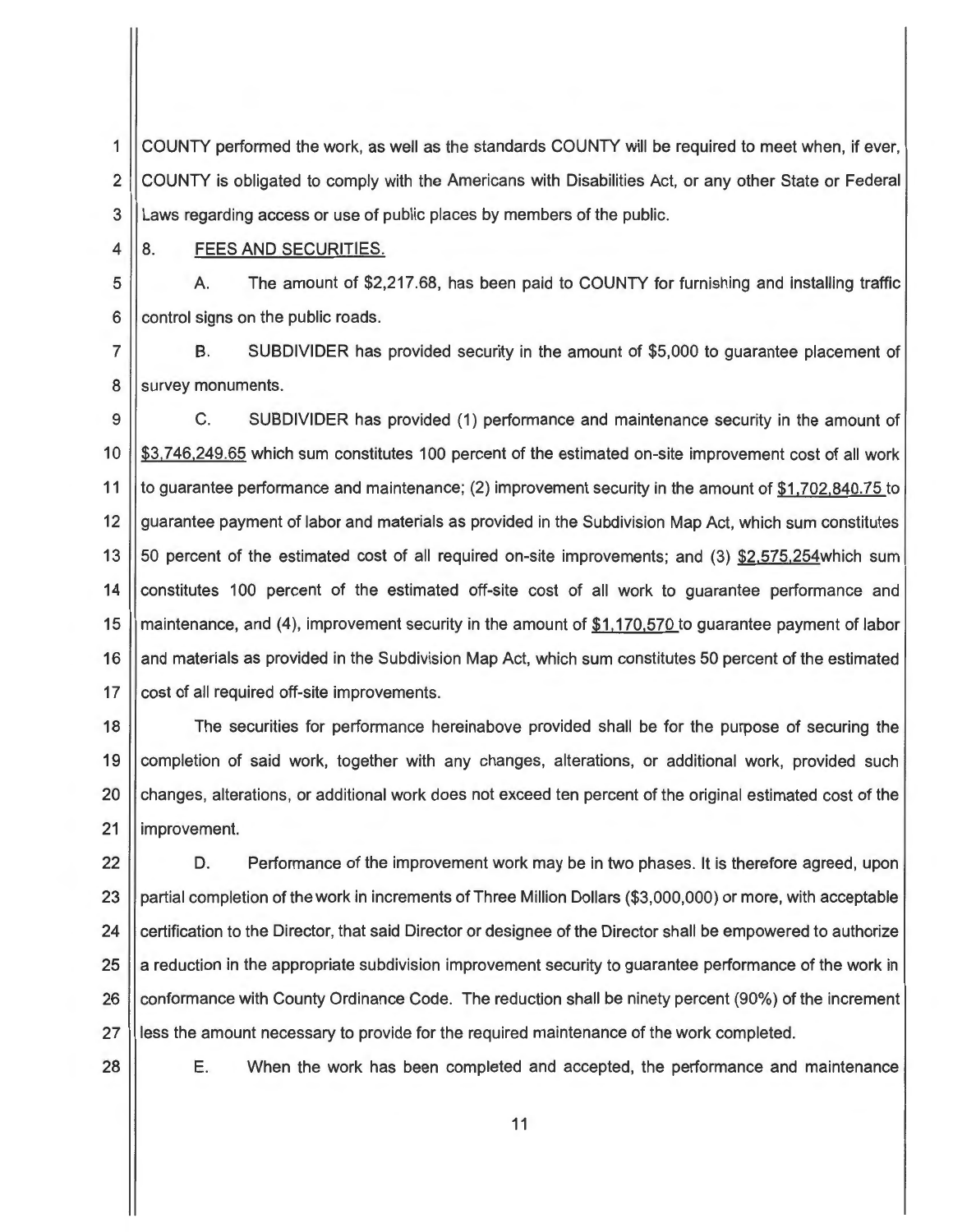1 Security for on-site improvements may be reduced to \$745,793.12 and for off-site improvements \$252,092 2 | in accordance with Section 17.56 of the Fresno County Ordinance Code. This amount \$745,793.12 for  $3$  ||on-site improvements and \$252,092 for off-site improvements shall guarantee maintenance of the new 4 | roads for a period of two years after completion of the work thereof against any defective work or labor 5 done or defective materials furnished in the construction of the roads and upon written acceptance by 6 COUNTY. The amount of \$681, 16.30 shall guarantee on-site maintenance of all electrical and mechanical 7 equipment, storm drainage basins, reclaimed water lines, landscape, open space and trail systems, and 8 Suite is ignorportion of one year upon written acceptance by COUNTY.

9 | F. SUBDIVIDER has paid plan check and inspection fees to COUNTY in the amount of 10  $\frac{1}{372,095}$  for on-site improvements and \$57,244 for off-site improvements less any deposits previously 11  $\parallel$  made.

12 G. SUBDIVIDER has paid an Agreement Administration Fee to COUNTY in the amount of 13  $\frac{1}{2}$  \$27,245.45 for on-site improvements and \$18,729.12 for off-site improvements.

14 9. ADDITIONAL PROVISIONS.

15 | A. BINDING AGREEMENT. The provisions of this AGREEMENT shall be binding upon the 16 | Parties hereto and their heirs, successors, or assigns.

17 B. ASSIGNMENT. This AGREEMENT shall not be assignable by SUBDIVIDER without the 18 | prior written consent of COUNTY. Any assignee shall take this AGREEMENT, in its entirety, subject to 19 I the covenants and conditions set forth herein.

20 C. HOLD HARMLESS AND INDEMNIFICATION. Each Party agrees to defend and hold 21 A armiess the other Party from any and all loss or liability arising from the death or injury of any person, or 22 | damage to real or personal property caused by each Party's own agent or employee, more specifically:

23 | SUBDIVIDER agrees to hold harmless, defend and indemnify COUNTY, its Board of Supervisors, 24 | officers, and employees from every claim, demand, suit, loss and damage arising from:

25  $\vert$  1. Any act, omission, neglect or fault of SUBDIVIDER, their engineers, contractors or agents, 26 | contract or the employees of the same.

27 28 2. Any act, omission, neglect or fault, except for the sole negligence or willful conduct of COUNTY, its Board of Supervisors, officers or employees.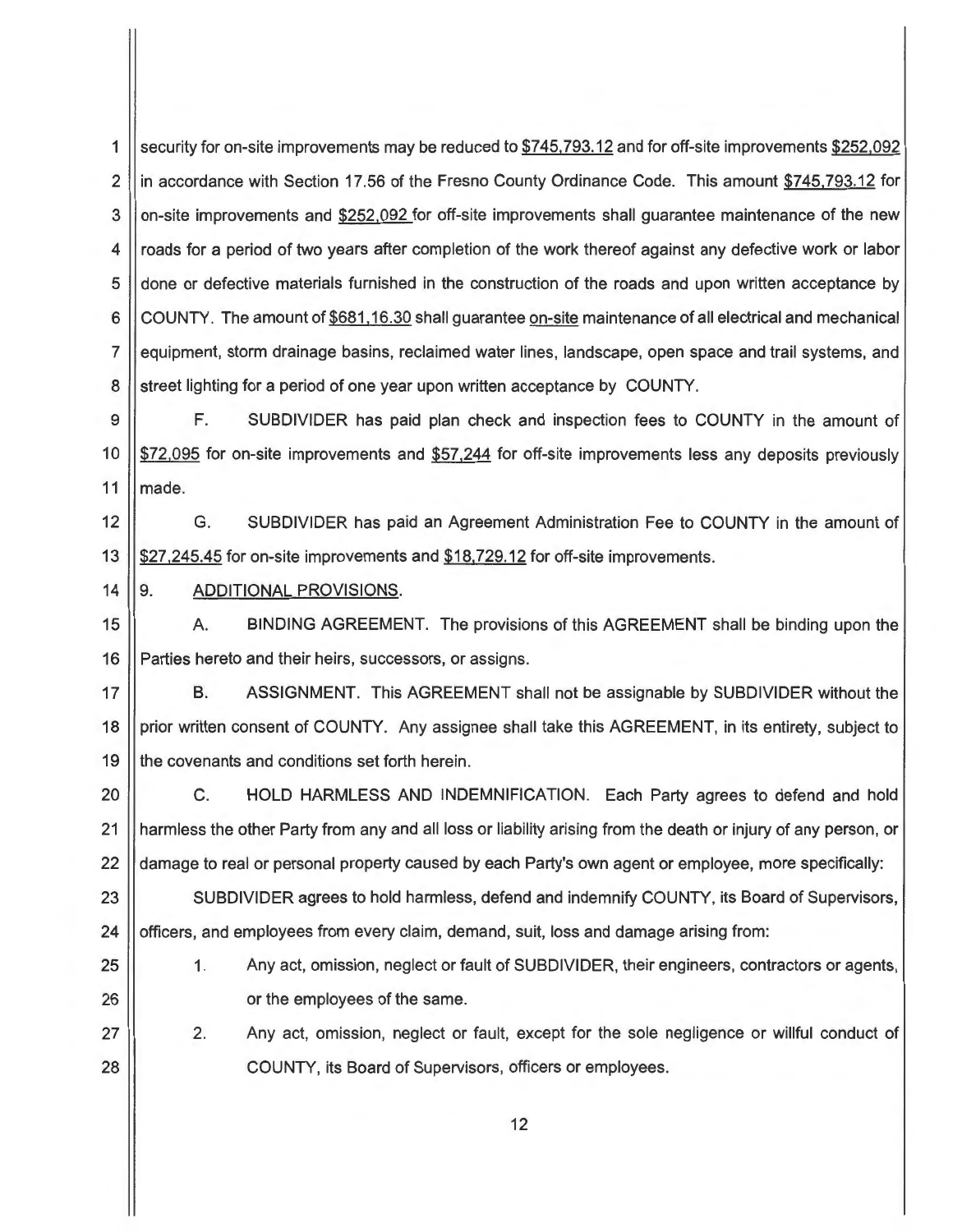3. Any injury to, or death of, any person or damage to any property sustained while on the real property described as Tract No. 6189 or land affected by the APPROVED PLANS or on any property immediately adjacent to such property, or upon any street or highway running through such property or immediately adjacent to such property, which is in connection with or alleged to be in connection with the construction of improvements for Tract No. 6189.

4. Any injury to, death of, or damage to, the property of SUBDIVIDER, or its agents, engineers or contractors, or their employees.

5. Any damage to or taking of any property arising from said plans, specifications or profiles, 10 | or arising from the construction of the improvements provided for in this AGREEMENT.

11 | It is mutually agreed that SUBDIVIDER's surety, if any, shall not be deemed liable for the 12 performance of any of the foregoing provisions in this section, unless said surety shall undertake the 13 | completion of any improvement, and then only to the extent of any act, omission, neglect or fault of the 14 Surety, its engineers, agents and contractors, and their employees, while in the course of completion of 15 | such improvements.

16 | COUNTY agrees to hold harmless, defend and indemnify SUBDIVIDER, its agents, engineers or 17 | contractors, or their employees from every claim demand, suit, loss and damage arising from the negligent 18 | or willful conduct of COUNTY, its Board of Supervisors, officers, or employees acting within the scope of 19 || their employment with COUNTY.

20 || 10. **INSURANCE.** 

1

2

3

4

5

6

7

8

9

21 Without limiting COUNTY right to obtain indemnification from SUBDIVIDER or any third parties, 22 SUBDIVIDER, at its sole expense, shall maintain in full force and effect, the following insurance policies:

23 | A. Commercial General Liability. Commercial General Liability Insurance with limits of not less 24 Than One Million Dollars (\$1,000,000) per occurrence and an annual aggregate of Two Million Dollars 25 ( $\frac{1}{25}$  (\$2,000,000). This policy shall be issued on a per occurrence basis. COUNTY may require specific 26 Coverages including completed operations, products liability, contractual liability, Explosion-Collapse-27 Underground, fire legal liability or any other liability insurance deemed necessary because of the nature of  $28$  || this contract.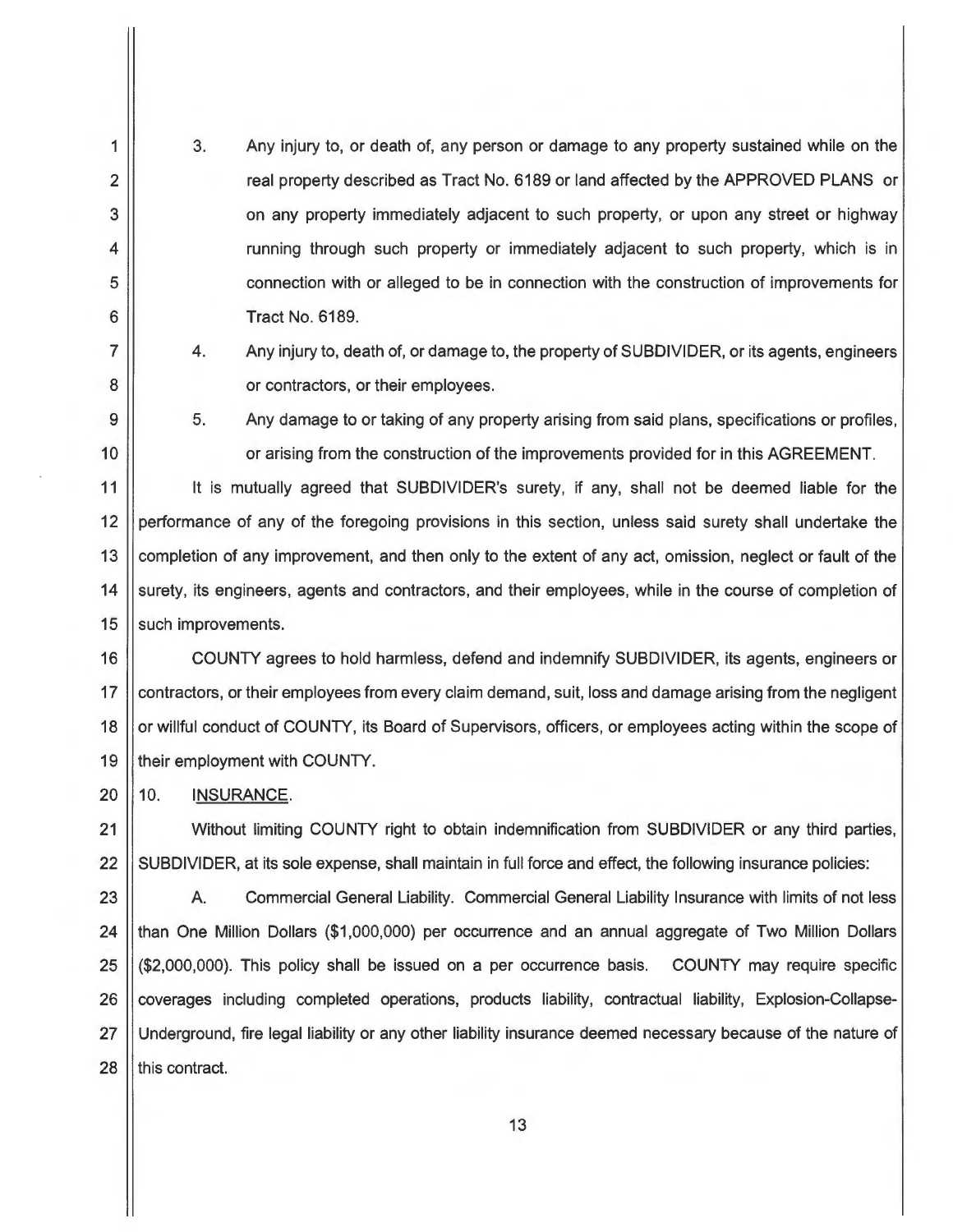1 B. Automobile Liability. Comprehensive Automobile Liability Insurance with limits for bodily injury 2 | of not less than Two Hundred Fifty Thousand Dollars (\$250,000) per person, Five Hundred Thousand Dollars 3 (\$500,000) per accident and for property damages of not less than Fifty Thousand Dollars (\$50,000) or such 4 Coverage with a combined single limit of Five Hundred Thousand Dollars (\$500,000). Coverage should 5 | include owned and non-owned vehicles used in connection with this AGREEMENT.

6 C. Professional Liability. If SUBDIVIDER employs licensed professional staff, (e.g., RCE, PE, 7 GE, PLS) in providing services, Professional Liability Insurance with limits of not less than One Million Dollars 8 (\$1,000,000) per occurrence and Three Million Dollars (\$3,000,000) annual aggregate.

9 | D. Worker's Compensation. A policy of Worker's Compensation insurance as may be required 10 | by the California Labor Code.

11 SUBDIVIDER shall obtain endorsements to the Commercial General Liability insurance naming the 12 COUNTY, its officers, agents, and employees, individually and collectively, as additional insured, but only 13 | insofar as the operations under this AGREEMENT are concerned. Such coverage for additional insured shall 14 apply as primary insurance and any other insurance, or self-insurance, maintained by COUNTY, its officers, 15 | agents and employees shall be excess only and not contributing with insurance provided under SUBDIVIDER 16 | policies herein. This insurance shall not be cancelled or changed without a minimum of thirty (30) days 17 | advance written notice given to COUNTY.

18 Within Thirty (30) days from the date SUBDIVIDER signs and executes this AGREEMENT, 19 SUBDIVIDER shall provide certificates of insurance and endorsement as stated above for all of the foregoing 20 | policies, as required herein, to COUNTY, (Steven E. White, Director of the Department of Public Works and 21 | Planning, 2220 Tulare Street,  $6<sup>th</sup>$  Floor, Fresno, CA 93721), stating that such insurance coverage have been 22 | obtained and are in full force; that COUNTY, its officers, agents and employees will not be responsible for 23 | any premiums on the policies; that such Commercial General Liability insurance names COUNTY its officers, 24 agents and employees, individually and collectively, as additional insured, but only insofar as the operations 25 under this AGREEMENT are concerned; that such coverage for additional insured shall apply as primary 26 | insurance and any other insurance, or self-insurance, maintained by COUNTY, its officers, agents and 27 employees, shall be excess only and not contributing with insurance provided under SUBDIVIDER's policies 28 Herein; and that this insurance shall not be cancelled or changed without a minimum of thirty (30) days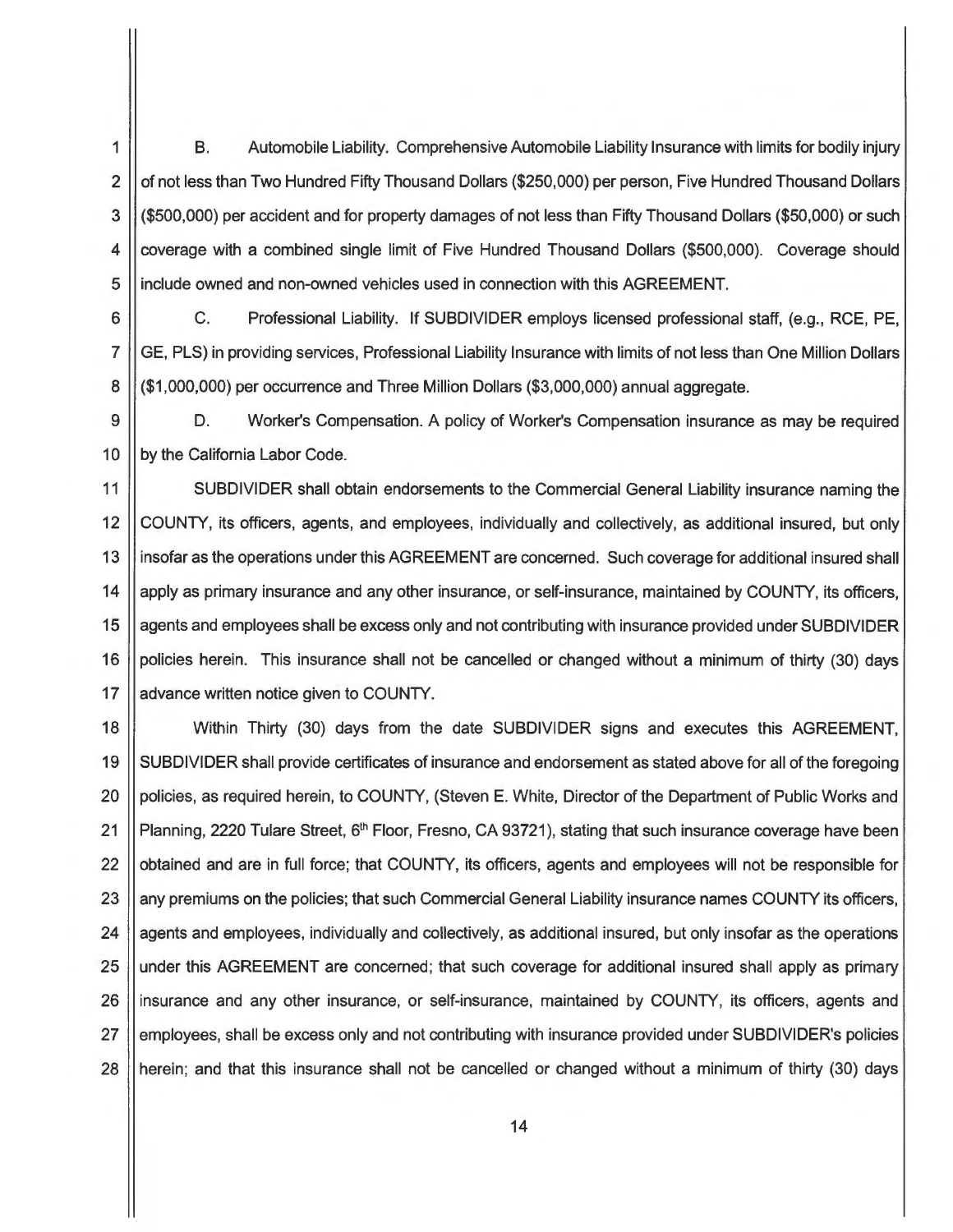1

advance, written notice given to COUNTY.

2 3 4 In the event SUBDIVIDER fails to keep insurance coverage in effect at all times, as herein provided, COUNTY may, in addition to other remedies it may have, suspend or terminate this AGREEMENT upon the occurrence of such event.

5 6 7 All policies shall be issued by admitted insurers licensed to do business in the State of California, and such insurance shall be purchased from companies possessing a current A.M. Best, Inc. rating of A FSC VII or better.

8

## 11. **INSPECTION OF THE WORK.**

9 10 11 12 13 14 SUBDIVIDER shall guarantee free access to COUNTY through its Director and his designated representative for the safe and convenient inspection of the work throughout its construction. Said COUNTY representative shall have the authority to reject all materials and workmanship which are not in accordance with the plans and specifications, and all such materials and/or work shall be removed promptly by SUBDIVIDER and replaced to the satisfaction of COUNTY without any expense to COUNTY in strict accordance with the improvement plans and specifications.

15

### 12. ABANDONMENT OF WORK

16 17 18 19 20 21 22 23 24 25 26 If the work to be done under this contract is abandoned, or if this contract is assigned by SUBDIVIDER without written consent of COUNTY, or if COUNTY through its Director of Public Works and Planning determines that the said work or any part thereof is being unnecessarily or unreasonably delayed or that SUBDIVIDER is willfully violating any of the conditions or covenants of this contract or is executing this contract in bad faith, COUNTY shall have the power to notify SUBDIVIDER to discontinue all work or any part thereof under this contract, and thereupon SUBDIVIDER shall cease to continue the work or such part thereof as COUNTY may designate, and COUNTY shall thereupon have the power to obtain by contract, purchase, rental or otherwise, all labor, equipment, and materials deemed necessary to complete the work and to use such materials as may be found upon the line of such work. SUBDIVIDER and his sureties shall be liable for all expenses incurred by COUNTY for the acquisition and use of such labor, equipment, and materials.

27 28

#### 13. USE OF STREETS OR IMPROVEMENTS.

At all times prior to the final acceptance of the work by COUNTY, the use of any or all streets and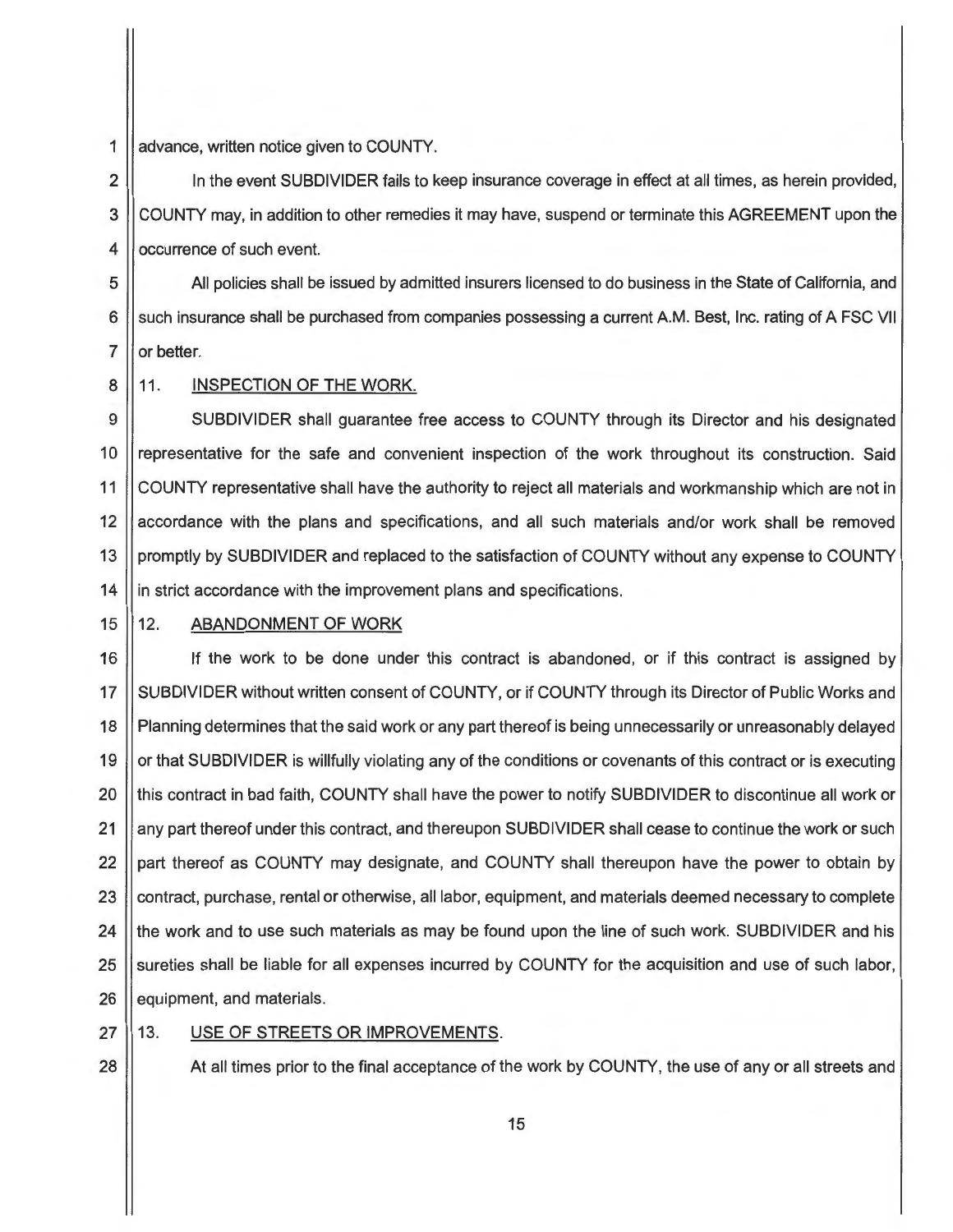1 2 3 4 improvements within the work to be performed under this contract shall be at the sole and exclusive risk of SUBDIVIDER. The issuance of any building or occupancy permit by COUNTY for dwellings located within the tract shall not be construed in any manner to constitute a partial or final acceptance or approval of any or all such improvements by COUNTY.

SUBDIVIDER agrees that COUNTY Building Officials may withhold the issuance of building or occupancy permits when:

7 8 A. The work or its progress may substantially and/or detrimentally affect public health and safety, or

9 10 B. The street and drainage improvements covered under this contract are not performed according to the APPROVED PLANS and specifications.

11 12 Nothing in this paragraph shall limit the grounds upon which COUNTY may withhold issuance of building or occupancy permits.

#### 13 14. SAFETY DEVICES.

5

6

14 15 16 17 18 19 20 21 SUBDIVIDER shall provide and maintain such guards, watchmen, fences, barriers, regulatory signs, warning lights, and other safety devices adjacent to and on the tract site as may be necessary to prevent accidents to the public and damage to the property. SUBDIVIDER shall furnish, place, and maintain such lights as may be necessary for illuminating the said fences , barriers, signs, and other safety devices. At the end of all work to be performed under this contract, all fences , barriers, regulatory signs, warning lights, and other safety devices (except such safety items as may be shown on the plans and included in the items of work) shall be removed from site of the work by SUBDIVIDER, and the entire site left clean and orderly.

22 15. ACCEPTANCE OF WORK.

23 24 25 26 27 Upon notice of the completion of all tract work and the delivery of a set of final as-built plans to COUNTY by SUBDIVIDER, COUNTY, through the Director or his designated representative, will proceed to examine the tract work without delay, and, if found to be in accordance with the aforesaid plans and specifications and this contract, will accept the work and will notify SUBDIVIDER or his designated agents in writing of such acceptance.

28 16. WAGE RATE.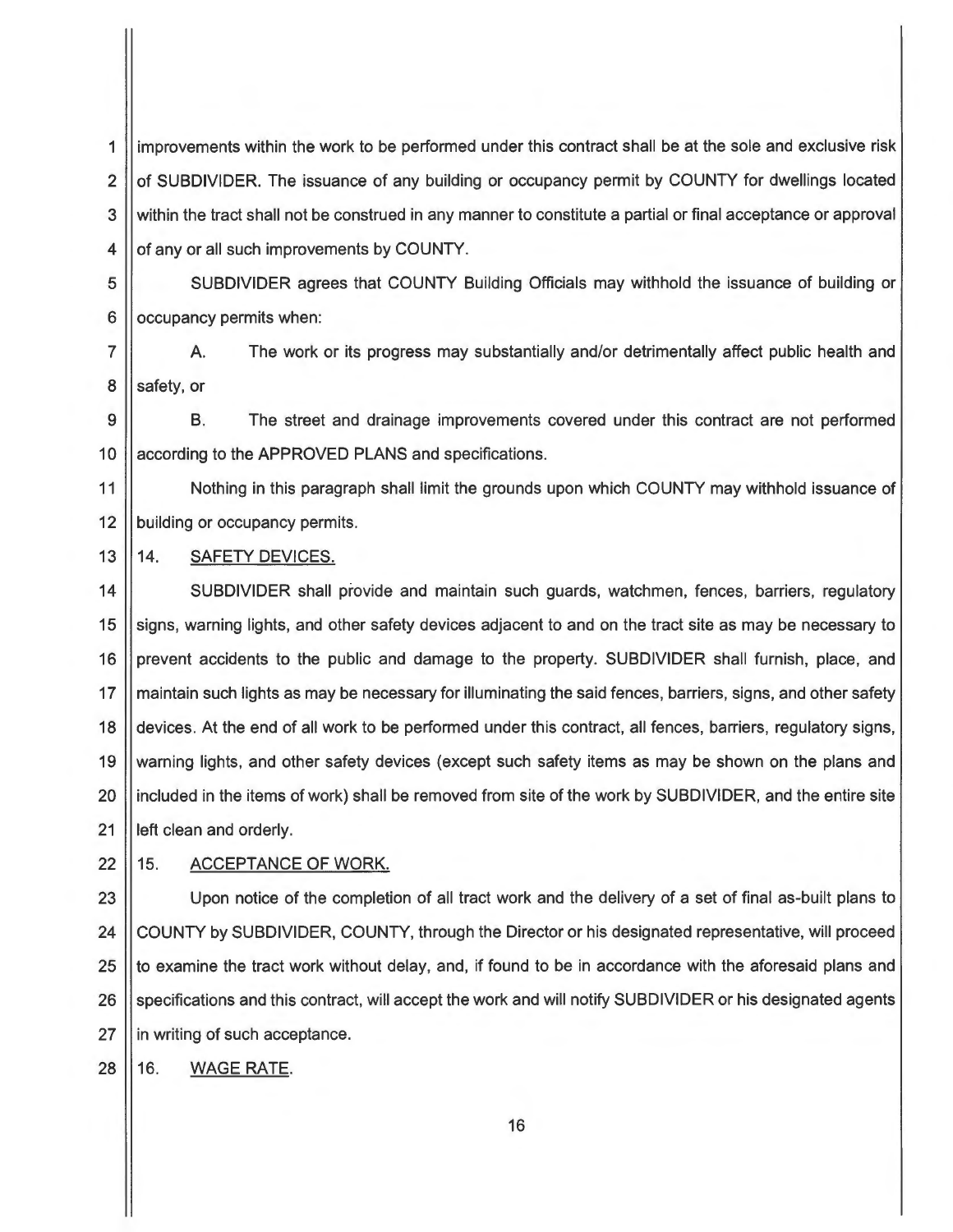1 SUBDIVIDER acknowledges that the proposed improvements may be deemed a work of public 2 | improvement subject to requirements of the California Labor Code, including payment of prevailing wage. 3 To the fullest extent required by law, SUBDIVIDER, his prime contractor, and all subcontractors performing  $4$  | any work on a work of public improvement, as part of the proposed improvements:

5 | A. Shall pay all workmen employed by them on said work a salary or wage at least equal to 6 || the prevailing salary or wage for the same quality of service rendered to private persons, firms or 7 || corporations under similar employment, which salary or wage shall not be less than the general prevailing 8 | rate of per diem wages for work of a similar character in the locality in which the work is performed, and 9 || not less than the general prevailing rate of per diem wages for legal holidays and overtime work, and 10 || which salary or wage shall be not less than the stipulated rates contained in a schedule thereof which has 11 | been ascertained and determined by the Director of the Department of Industrial Relations, State of 12 | California, and which is now on file with the Public Works and Planning Department and by reference 13 incorporated herein, and made a part herein, and made a part hereof;

14 | B. Agree and understand that eight hours labor shall constitute a day's work for any one 15 calendar day on said work, and that no workman employed by them on the work or any part thereof shall 16 | be required or permitted to work thereupon more than eight hours in any one calendar day, and forty hours 17 || worked in excess of eight hours per day or forty hours per week at a rate not less than one and one half 18  $\left| \frac{1}{1-1/2} \right|$  times his or her regular rate of pay,

19 C. Shall keep an accurate record showing the names and actual hours worked of all workers 20 employed by him on the said work, which record shall be open at all reasonable hours to the inspection 21 | of the First Party or its agents, and to the Chief of the Division of Labor Statistics and Law Enforcement of 22 || the Department of Industrial Relations, his Deputies or Agents.

# 23 || 17. LABOR CODE PENALTIES.

24 | SUBDIVIDER shall forfeit to COUNTY, as a penalty, the sum of twenty-five dollars (\$25): (a) for 25 each workman on said work who is required or permitted to labor more than eight hours in any one 26 calendar day or forty hours in any one calendar week in violation of the provisions of Article 3 of Chapter 27 || 1 of Part 7 of Division 2 of the Labor Code of the State of California; and (b) for each workman on said 28 Work employed for each calendar day, or portion thereof, who is paid less than the said stipulated rates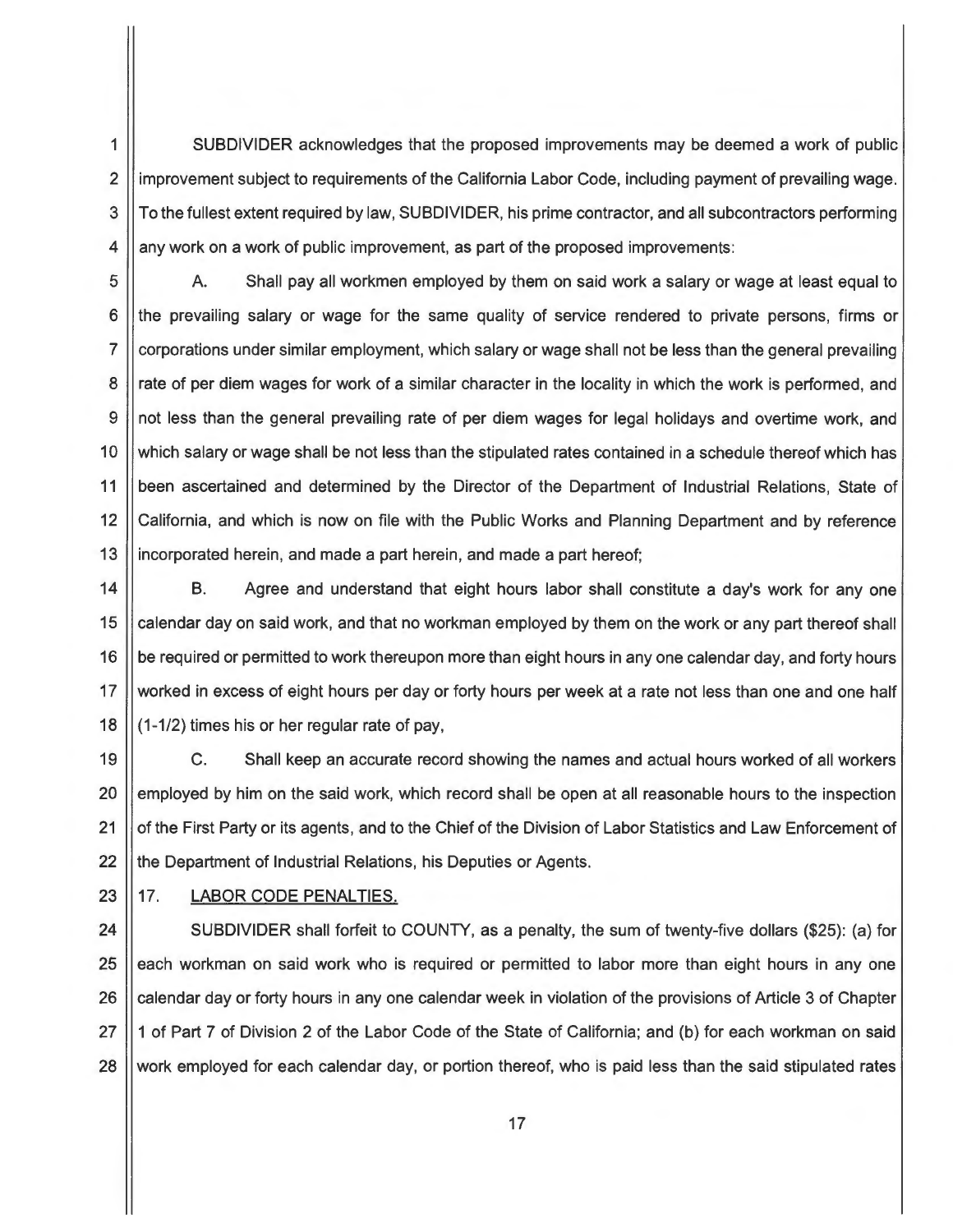1 for work done under this contract in violation of the provisions of Article 2 of Chapter 1 of Part 7 of Division 2 2 2 of the Labor Code of the State of California.

 $3$  || 18. NOTICES.

7

8

9

10

11

4  $\parallel$  The persons and their addresses having authority to give and receive notices under this 5 | AGREEMENT include the following:

| 6 | <b>COUNTY OF FRESNO</b>               | <b>SUBDIVIDER</b>            |
|---|---------------------------------------|------------------------------|
|   | Director of Public Works and Planning | Darius Assemi, CEO, Director |
| 8 | <b>County of Fresno</b>               | 3B Development, Inc.,        |
| 9 | 2220 Tulare Street, 6th Floor         | a California Corporation     |
| 0 | Fresno, CA 93721                      | 1396 W. Herndon Avenue       |
|   |                                       | Fresno, CA 93711             |

12 13 14 15 16 17 18 19 20 21 22 23 All notices between COUNTY and SUBDIVIDER provided for or permitted under this AGREEMENT must be in writing and delivered either by personal service, by first-class United States mail, by an overnight commercial courier service, or by telephonic facsimile transmission. A notice delivered by personal service is effective upon service to the recipient. A notice delivered by first-class United States mail is effective three (3) COUNTY business days after deposit in the United States mail, postage prepaid, addressed to the recipient. A notice delivered by an overnight commercial courier service is effective one (1) COUNTY business day after deposit with the overnight commercial courier service, delivery fees prepaid, with delivery instructions given for next day delivery, addressed to the recipient. A notice delivered by telephonic facsimile is effective when transmission to the recipient is completed (but, if such transmission is completed outside of COUNTY business hours, then such delivery shall be deemed to be effective at the next beginning of a COUNTY business day), provided that the sender maintains a machine record of the completed transmission .

24 25 26 27 For all claims arising out of or related to this AGREEMENT, nothing in this section establishes, waives, or modifies any claims presentation requirements or procedures provided by law, including but not limited to the Government Claims Act (Division 3.6 of Title 1 of the Government Code, beginning with section 810).

28 19. GOVERNING LAW.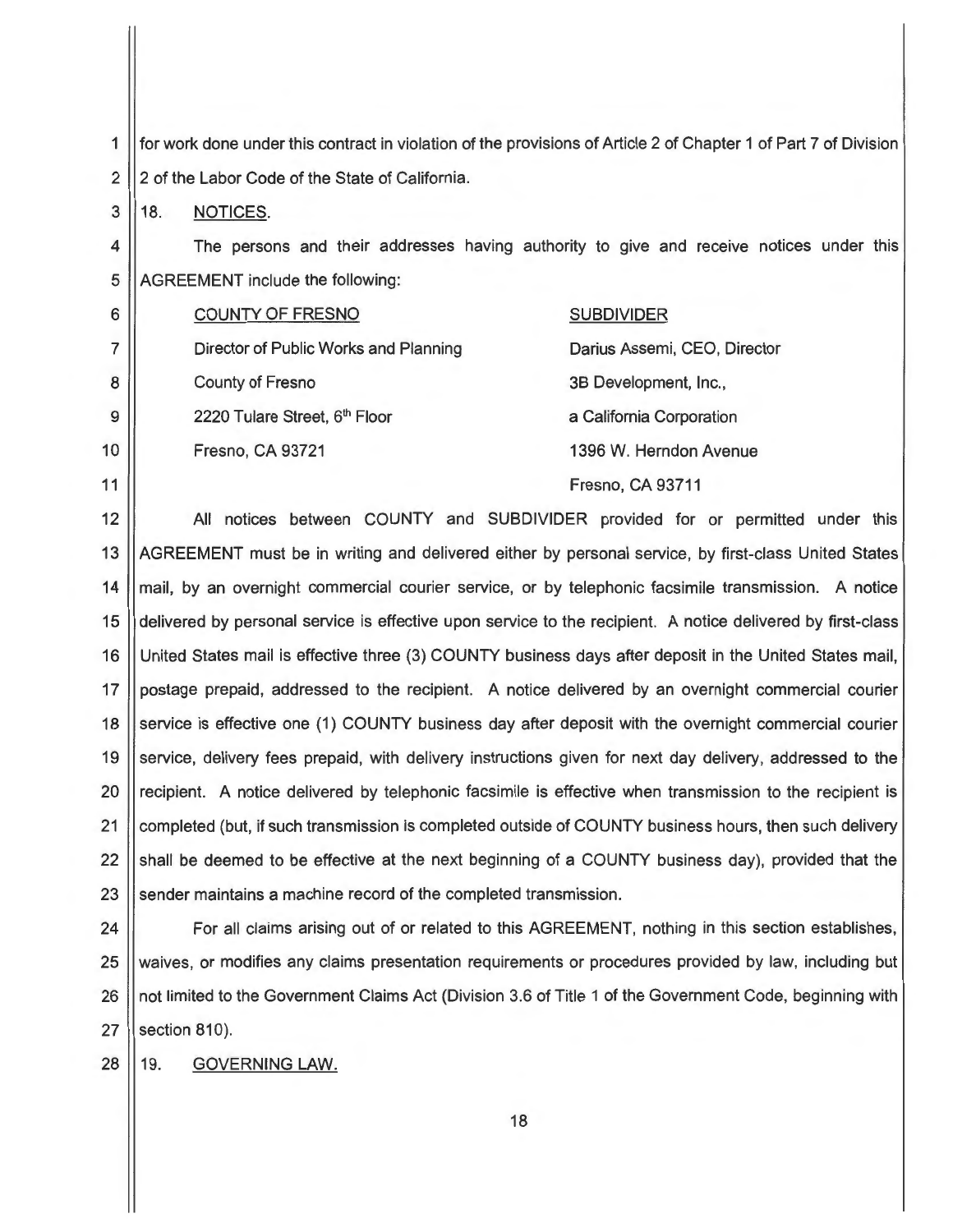1 Venue for any action arising out of or related to this AGREEMENT shall only be in Fresno County, 2 California. The rights and obligations of the Parties and all interpretation and performance of this 3 | AGREEMENT shall be governed in all respects by the laws of the State of California.

4 20. SEVERABILITY.

5 In the event any provisions of this AGREEMENT are held by a court of competent jurisdiction to 6 be invalid, void, or unenforceable, the Parties will use their best efforts to meet and confer to determine 7 how to mutually amend such provisions with valid and enforceable provisions, and the remaining 8 || provisions of this AGREEMENT will nevertheless continue in full force and effect without being impaired 9 or invalidated in any way.

#### 10 21. HEADINGS; CONSTRUCTION; STATUTORY REFERENCES.

11 The headings of the sections and paragraphs of this AGREEMENT are for convenience only and 12 Shall not be used to interpret this AGREEMENT. This AGREEMENT is the product of negotiation between 13 I the Parties. The language of this AGREEMENT shall be construed as a whole according to its fair 14 | meaning and not strictly for or against any Party. Any rule of construction to the effect that ambiguities 15 are to be resolved against the drafting party shall not apply in interpreting this AGREEMENT.

16 All references in this AGREEMENT to statutes, regulations, ordinances or resolutions of the United 17 States, the State of California, or COUNTY shall be deemed to include the same statute, regulation, 18 | ordinance or resolution as hereafter amended or renumbered, or if repealed, to such other provisions as 19 || may thereafter govern the same subject. Any word or phrase requiring interpretation shall be interpreted 20 I in a manner consistent with the spirit and intent of the Subdivision Map Act and the Subdivision Ordinance 21 | of the County of Fresno.

22 22. LEGAL AUTHORITY.

23 **Each individual executing or attesting this AGREEMENT** hereby covenants, warrants, and 24 | represents to the other Party:

25 A. That he or she is duly authorized to execute and deliver this AGREEMENT on behalf of his 26 or her respective Party in accordance with the following: for SUBDIVIDER, its articles of incorporation and  $27$   $\parallel$  corporate bylaws; and for COUNTY, its governing legal authority;

28 **B.** That this AGREEMENT is binding upon his or her respective Party; and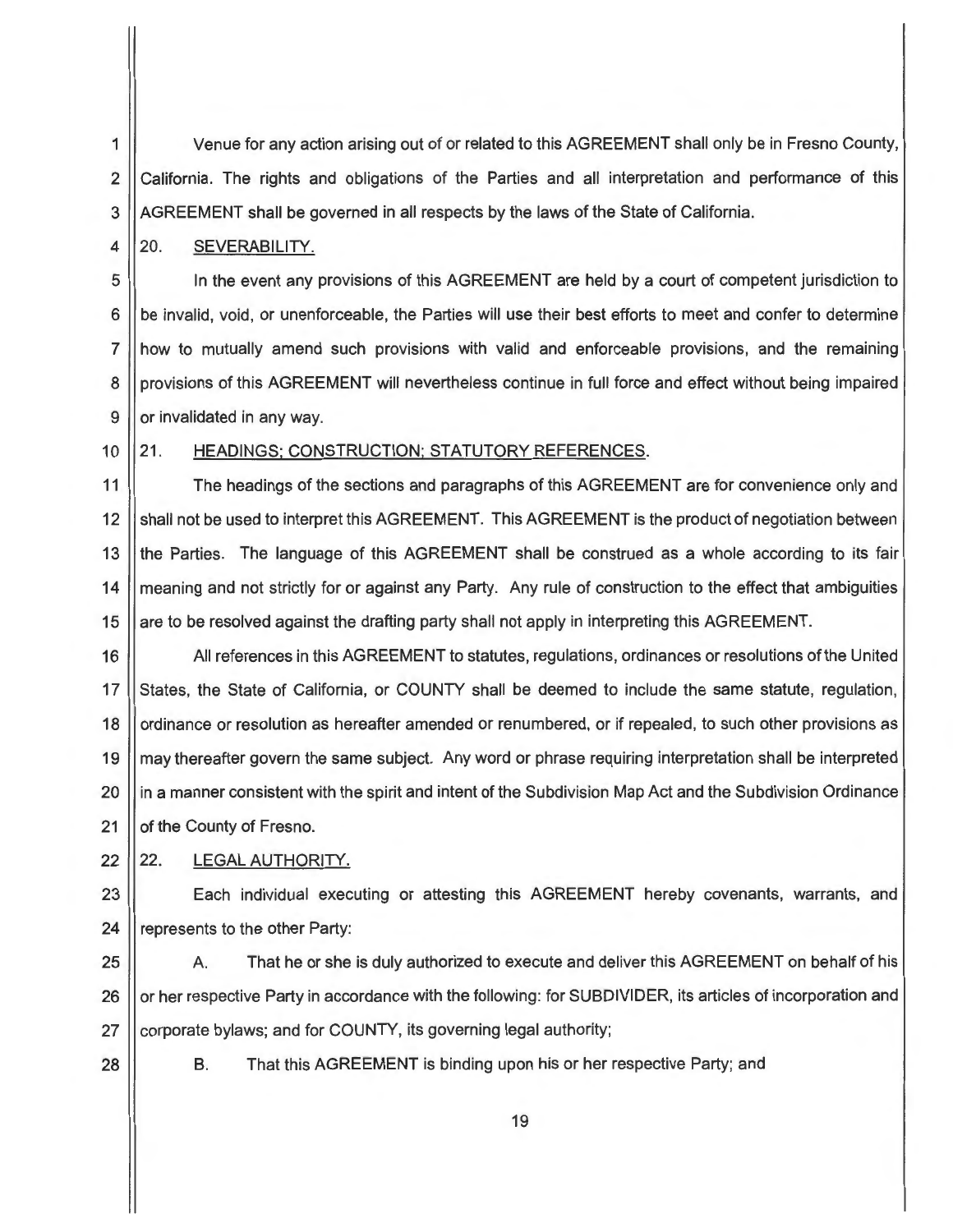1 | C. That his or her respective Party is duly organized and legally existing in good standing in 2 | the State of California.

## $3$   $\parallel$  23. BINDING EFFECT.

4 | This AGREEMENT shall be binding upon, and inure to the benefit of, the successors and assigns 5 | of the Parties.

# 6 24. NO THIRD-PARTY BENEFICIARIES

7 Notwithstanding anything else to the contrary herein, the Parties acknowledge and agree that no 8 | other person, firm, corporation, or entity shall be deemed an intended third-party beneficiary of this 9 | AGREEMENT.

10 25. COUNTERPARTS.

11 | This AGREEMENT may be executed in two or more counterparts, each of which shall be deemed 12 || to be an original, and all of which taken together shall constitute one and the same instrument.

13 26. ENTIRE AGREEMENT.

14 | This AGREEMENT constitutes the entire AGREEMENT between SUBDIVIDER and COUNTY with 15 | respect to the subject matter hereof and supersedes all previous agreements, negotiations, proposals, 16 | commitments, writings, advertisements, publications, and understanding of any nature whatsoever unless 17 | expressly included in this AGREEMENT.

# 18 27. INDEPENDENT CAPACITY.

19 This AGREEMENT is not intended to and will not be construed to create the relationship of 20 | principal-agent, master-servant, employer-employee, partnership, joint venture or association between 21 || the COUNTY and the SUBDIVIDER; neither Party is an officer of the other. Each of the Parties to this 22 AGREEMENT, their respective officers, agents and employees, in the performance of this AGREEMENT 23  $\parallel$  shall act in an independent capacity, as independent contractors, between each other.

- 24 **(Signature page follows.)**
- 25 26
- 27 28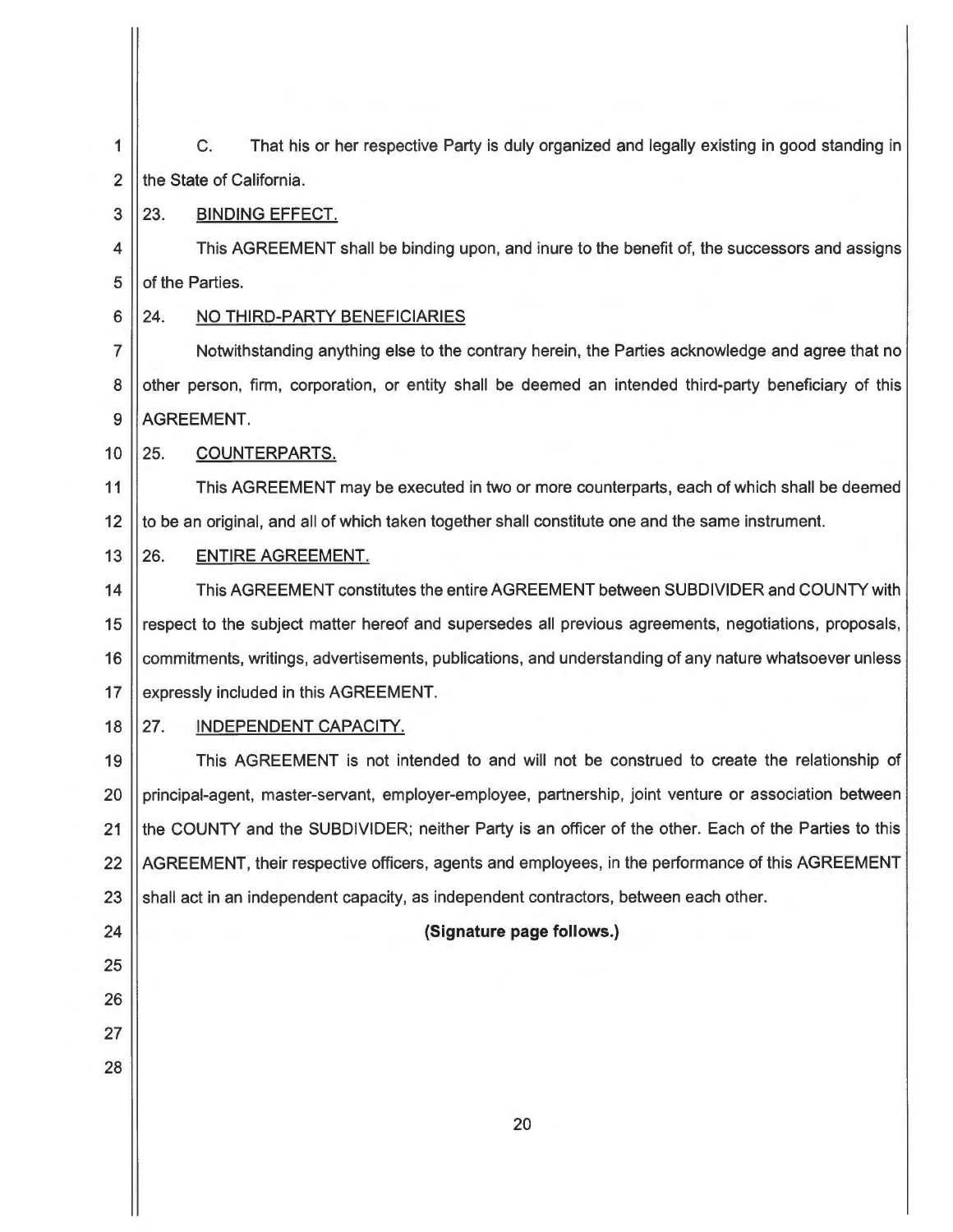1 IN WITNESS WHEREOF, the Parties have executed this AGREEMENT on the date set forth 2 above. 3 4 **SUBDIVIDER AND/OR CONSULTANT COUNTY OF FRESNO** 5 6 7 8<br> **Darivs Assemi**, CEO<br> **Print Name and Title** Steve Brandau, Chairman of the Board of Supervisors of the County of Fresno Print Name and Title **ATTEST:**  1394 W. Herndon Ave, Sterol 10 Bernice E. Seidel Clerk of the Board of Supervisors Mailing Address 11 County of Fresno, State of California  $12 \left\| \frac{\sqrt{5}}{\text{City, State, and Zip Code}} \right\|$  $\frac{1}{2}$   $\frac{1}{2}$ 13 **Deputy** 14 15 16 17 18 19 20 FOR ACCOUNTING USE ONLY: 21 ORG: 43600200 FUND: 0001 22 || SUBCLASS: 10000 23 ACCOUNT: 4910 ACTIVITY: 1324 24 25 26 27 28 21